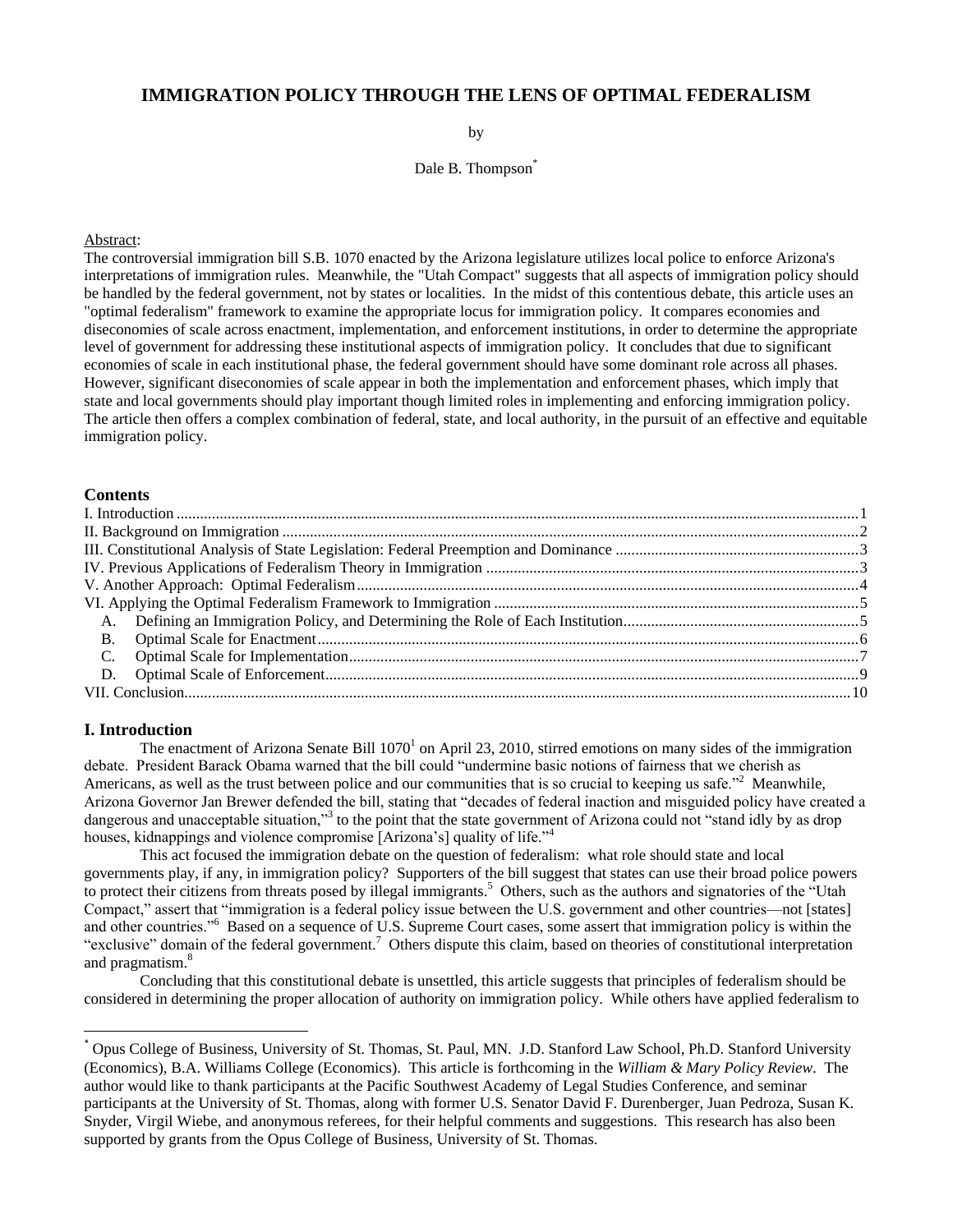<span id="page-1-5"></span>their analysis of immigration, this article uses a different approach: it applies the Optimal Federalism framework.<sup>9</sup> In this framework, analysis is divided into three phases: enactment, implementation, and enforcement. In each phase, identification of economies and diseconomies of scale<sup>10</sup> enables the determination of the appropriate scale of government to handle that phase of the policy. Applying this framework to immigration policy, this article concludes that due to significant economies of scale in each institutional phase, the federal government should have some dominant role across all phases. However, significant diseconomies of scale appear in both the implementation and enforcement phases, which imply that state and local governments should play important though limited roles in implementing and enforcing immigration policy. The article then offers a complex combination of federal, state, and local authority, in the pursuit of an effective and equitable immigration policy.<sup>11</sup>

Following this introduction, this article provides some foundational background on immigration, and then examines the constitutional debate on immigration federalism. Next, it describes the Optimal Federalism framework, and then applies that framework to determine the optimal scale of immigration policy across each institutional phase.

#### <span id="page-1-0"></span>**II. Background on Immigration**

#### A. What is immigration policy?

This article is concerned with immigration policy as the governmental actions that provide incentives and the opportunity for a resident of another country to attempt to relocate to the United States, along with governmental actions that may lead to the exiting of a non-citizen from the United States. Under this definition, there are a wide range of aspects to immigration policy. It can include aspects from identifying legislative goals for an immigration policy to patrolling borders, and from calculating annual limits on immigration to employment eligibility verification.

Some distinguish between laws affecting immigrants (or alienage law) and laws affecting the immigration process.<sup>12</sup> However, while this may be a helpful classification, we must recognize that in essence, immigration laws and alienage laws are two sides of the same coin: laws affecting the rights of aliens once they are in the United States create significant incentives for initially entering or later leaving.<sup>13</sup> Because of this, a full analysis of immigration policies must also include alienage laws.

### <span id="page-1-2"></span><span id="page-1-1"></span>B. Recent Immigration Policy History

Over the past sixty years, Congress has passed a number of different immigration policy acts. In 1952, Congress enacted the Immigration and Nationality Act<sup>14</sup> which set up a system for controlling entering and leaving the United States, and this act has been amended a number of times. In 1986, Congress enacted the Immigration Reform and Control Act  $(IRCA)^{15}$  which creates a system for regulating the employment of immigrants. In 1996, Congress passed the Personal Responsibility and Work Opportunity Reconciliation Act (PRWORA),<sup>16</sup> the welfare reform act that also allowed states to deny many welfare benefits to immigrants. That year, it also passed the Illegal Immigration Reform and Immigrant Responsibility Act (IIRIRA),<sup>17</sup> which included the establishment of 287g programs, under which state law enforcement officers could help enforce federal immigration laws. In 2002, in the wake of the attacks of 9/11, Congress enacted the Homeland Security Act,<sup>18</sup> part of which transferred federal authority from Immigration and Naturalization Services to three agencies within the Department of Homeland Security: United States Citizenship and Immigration Services (USCIS), U.S. Customs and Border Protection (CBP), and U.S. Immigration and Customs Enforcement (ICE). Finally, in 2005, the REAL ID  $Act^{19}$  was passed, and it was designed to prevent states from issuing drivers licenses without proper immigration documentation.

Nonetheless, pressures due to high unemployment rates, soaring government deficits, and terrorism concerns have led to many calls for more comprehensive immigration reform. For example, from 2005 to 2006, Spencer Abraham and Lee Hamilton co-chaired a task force on "Immigration and America's Future." The Task Force's report called for sweeping changes in immigration policy, including a "re-designed system" based on three categories of immigration – "temporary, provisional, and permanent;" "mandatory employer verification;" "secure documents;" and "smart borders."<sup>20</sup> Over the past five years, a number of immigration reform bills have been introduced in Congress, $21$  but none have been enacted. The resulting climate is has been labeled one of "Federal Inactivity."<sup>22</sup>

<span id="page-1-6"></span><span id="page-1-4"></span><span id="page-1-3"></span>Into this vacuum, a number of state legislatures have enacted legislation affecting immigration policy.<sup>23</sup> For example, Arizona has enacted the Legal Arizona Workers Act in 2007,<sup>24</sup> penalizing employers for hiring illegal immigrants, and most recently Senate Bill 1070.<sup>25</sup> During 2006 and 2007, the city of Hazleton, Pennsylvania, enacted a sequence of ordinances setting up penalties for employing undocumented aliens, and requiring renters to provide documentation.<sup>26</sup> During the same time period, the city of Farmers Branch, Texas, similarly enacted ordinances placing penalties on landlords who rented to undocumented aliens.<sup>27</sup> A number of lawsuits have been filed in response to these state and local immigration acts, leading to court decisions including *Chicanos Por La Causa v. Napolitano*, <sup>28</sup> *Lozano v. City of Hazleton*, <sup>29</sup> and *United*  States of America v. State of Arizona.<sup>30</sup> The two earlier cases reached opposite conclusions based on differential application of the "Savings Clause" of IRCA, but the battle over the constitutional role for state and local governments in immigration policy has not been settled.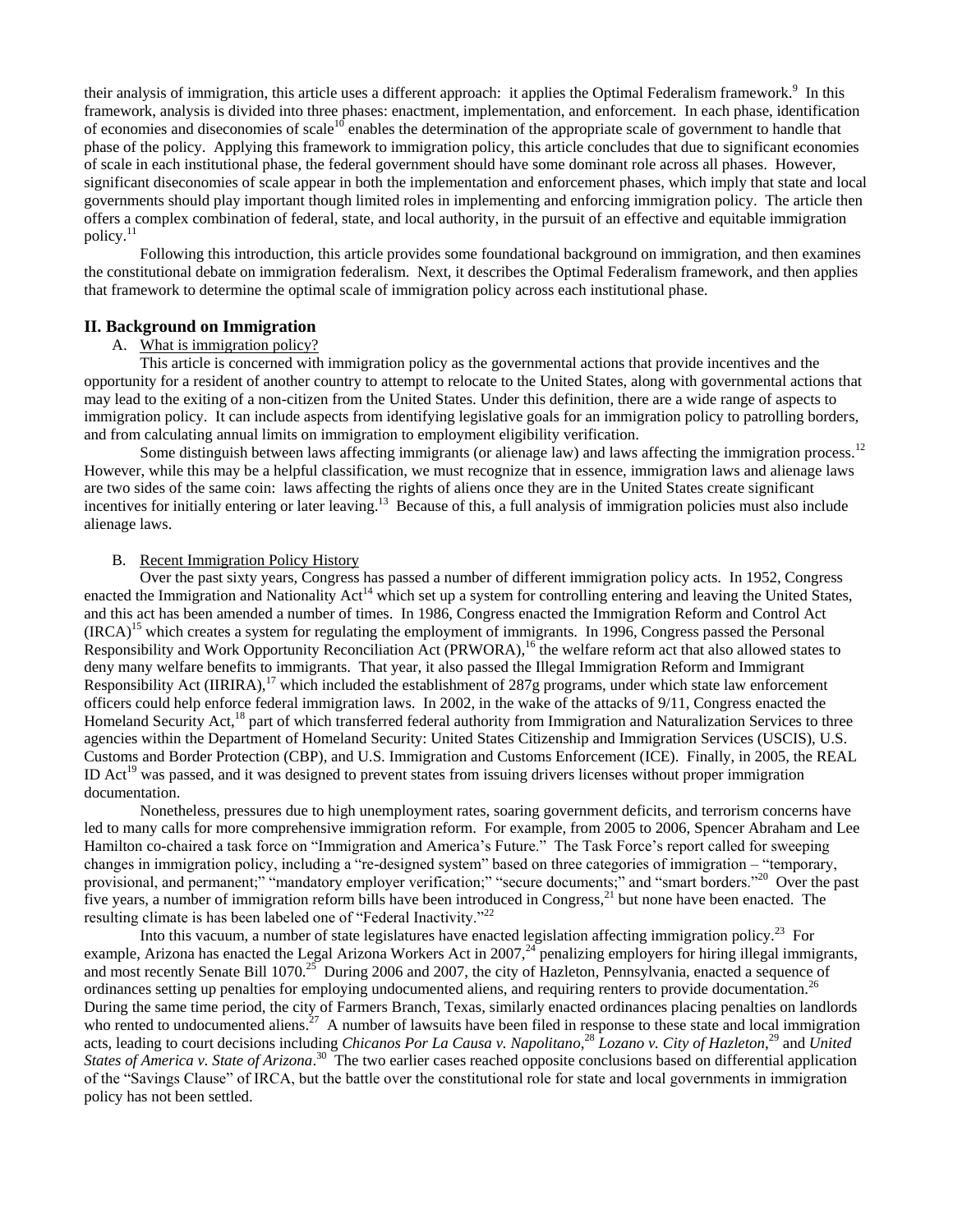# <span id="page-2-0"></span>**III. Constitutional Analysis of State Legislation: Federal Preemption and Dominance**

Federal power over immigration derives from a number of sources. These include the enumerated constitutional power over Naturalization,<sup>31</sup> the power to conduct foreign affairs,<sup>32</sup> the Foreign Commerce Clause,<sup>33</sup> and the Necessary and Proper Clause.<sup>34</sup> In additional to these constitutional clauses, Congressional and federal executive power over immigration is supported by two doctrines: the plenary power doctrine and the political question doctrine. Under the plenary power doctrine, "Congress and the executive branch have broad and often exclusive authority over immigration decisions. Accordingly, courts should only rarely, if ever, and in limited fashion, entertain constitutional challenges to decisions about which aliens should be admitted or expelled."<sup>35</sup> Under the political question doctrine, courts are unwilling to provide a remedy when they determine that the subject matter is political, and hence properly within the scope only of a political body instead of a judicial one. $36$ 

The applicability of these doctrines for immigration law was first asserted in the *Chinese Exclusion Case* of 1889.<sup>37</sup> In this case, the court asserted that because these were issues of national security and sovereignty, the Federal Government was supreme in the field of immigration policy. Quoting Chief Justice John Marshall in Cohens v. Virginia,<sup>38</sup> the court declared, "The people have declared, that in the exercise of all powers given for these objects, [the government of the Union] is supreme. It can then in affecting these objects legitimately control all individuals or governments within the American territory."<sup>39</sup> Furthermore, the court saw the immigration issue as a political one: "If there be any just ground of complaint on the part of China, it must be made to the political department of our government, which is alone competent to act upon the subject. $\cdots^{40}$ 

<span id="page-2-3"></span>Based on these Constitutional clauses and doctrines, there have been a number of claims that "Courts and scholars largely agree that the power to regulate immigration is exclusively federal."<sup>41</sup> Frequently, these claims cite the U.S. Supreme Court's statement in *De Canas v. Bica* that the "Power to regulate immigration is unquestionably exclusively a federal power."<sup>42</sup> Under this view, any acts by a state or local government may be preempted because of the federal government's exclusive authority over immigration.

<span id="page-2-2"></span>On the other hand, others argue that there is still room for state and local government action affecting immigration policy. Kris Kobach noted that the quotation from *De Canas* is frequently taken out of context.<sup>43</sup> The following sentence in the case states, "But the Court has never held that every state enactment which in any way deals with aliens is a regulation of immigration and thus per se pre-empted by this constitutional power, whether latent or exercised."<sup>44</sup> Based on this sentence, Kobach notes that the court is differentiating between "legislative enactment and executive enforcement."<sup>45</sup> As a result, Kobach finds that the court is leaving open an opportunity for states to participate in enforcement of immigration policy.<sup>46</sup>

Clare Huntington argues that the relevant federal authority in immigration law is based upon "statutory preemption," instead of "structural preemption."<sup>47</sup> If structural preemption applied, there would be no opportunity for state and local governments to play any role, as recommended by Michael Wishnie.<sup>48</sup> Huntington argues however that there is no enumerated power over the entire field of immigration, and that the *De Canas* quote frequently cited is dictum.<sup>49</sup> Instead, Huntington concludes that statutory preemption, under which "the Constitution permits the national and subnational levels of government to share authority over a subject<sup>150</sup> while still subject to the Supremacy Clause, is the relevant approach.<sup>51</sup> Under this approach, state and local governments can engage in immigration policy, as long as their acts are not specifically preempted by federal law.

In addition to these arguments against complete exclusivity, there is another argument against application of the political question doctrine to support federal exclusivity in the immigration context. The general principle behind the political question doctrine is that, if a political body makes a choice on a political question – i.e. one dividing costs and benefits among constituents – that is excessively harmful, the wronged party has an alternative avenue of redress, in the place of a judicial remedy: the ballot box. Because of this, in the long run, political bodies representing a particular constituency will evolve to properly represent the political preferences of their constituencies.

However, this argument depends on a particular assumption: that the political body is composed of representatives of its constituents. However, in the immigration context, due to fiscal and employment impacts, the relevant constituency of the federal government may be the states themselves. While the Senate is composed of two representatives of each state, members of the House of Representatives are elected to represent a district,<sup>52</sup> while the President is elected<sup>53</sup> through a more national campaign. Consequently, it is possible that the Senate may not provide enough of a check on federal immigration power to protect some individual states (who may bear a disproportionate share of the burden of immigration) from the ―tyranny of the majority‖ that concerned Alexis de Tocqueville in *Democracy in America*<sup>54</sup> and James Madison in *Federalist*  Paper #10.<sup>55</sup> As a result, courts cannot simply rely on the political question doctrine to foreclose the consideration of federalism principles to protect states in the context of immigration.

# <span id="page-2-1"></span>**IV. Previous Applications of Federalism Theory in Immigration**

If we are not limited to complete exclusivity of federal authority on immigration policy, then federalism principles may serve as a helpful guide to allocating responsibility over immigration policy. There are a number of general theories on the application of federalism. One theory encouraging state participation is the "laboratories of democracy" first espoused by Louis Brandeis.<sup>56</sup> Under this theory, allowing a number of states to experiment with different methods to achieve the same goal enables the determination of the optimal method, which other states can later adopt. On the other hand, another theory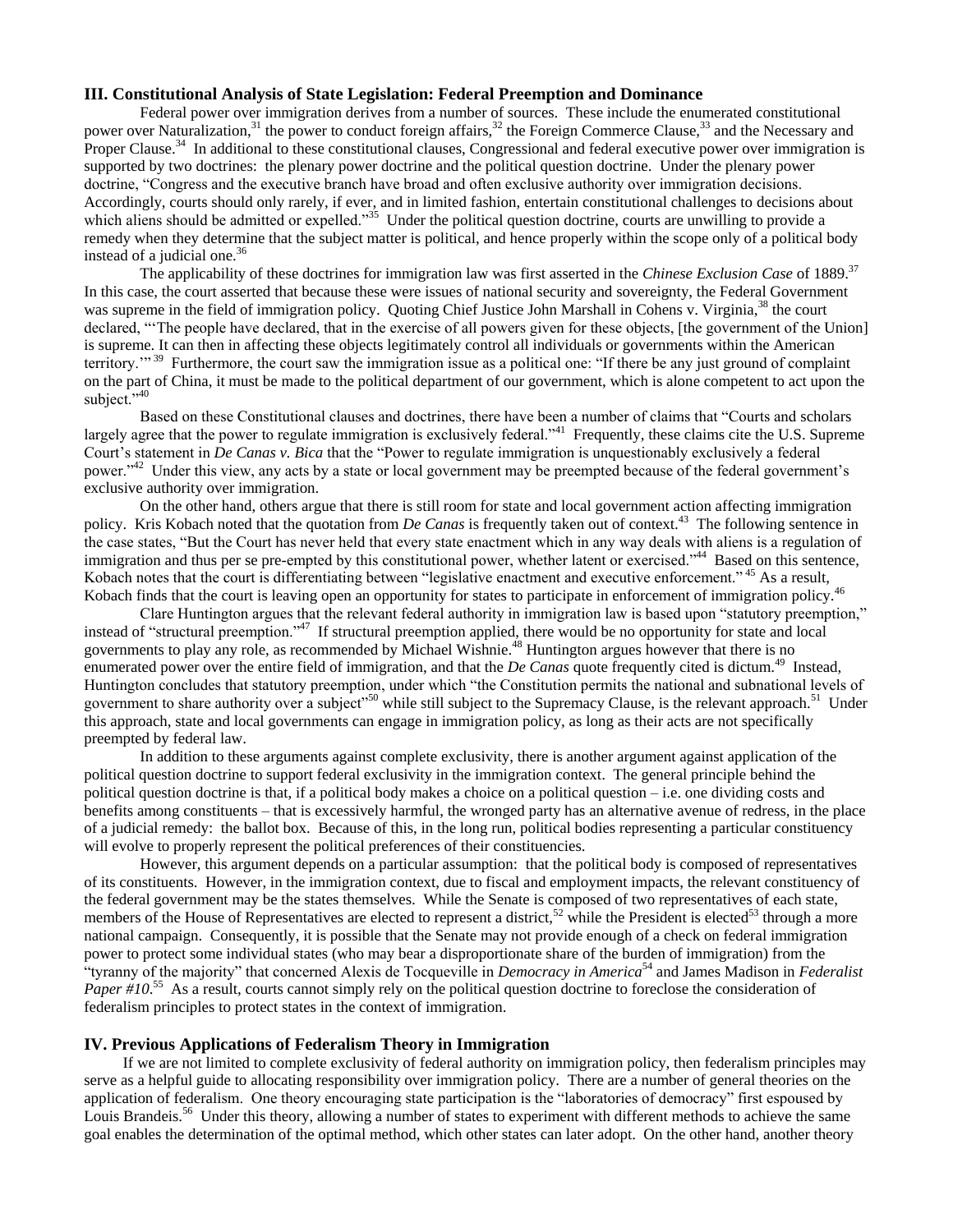of the "race to the bottom," also discussed by Brandeis,<sup>57</sup> suggests that state responsibility should be limited.<sup>58</sup> There is also the notion of "cooperative federalism"<sup>59</sup> where "the federal government does not directly regulate behavior, but instead financially supports states that implement policies consistent with federal goals, while at the same time permitting the states to choose the means to achieve those goals."<sup>60</sup>

Previously, federalism principles also have been applied specifically to immigration policy. The idea behind 287g agreements under IIRIR $A^{61}$  is one of cooperative federalism. With these agreements, Congress is providing a mechanism under which state government enforcement resources can be utilized to enforce federal law.

A number of scholars have discussed federalism principles in the context of immigration. Rick Su suggests that there are "three different understandings of our federalist structure: as dueling sovereigns, transacting parties, and overlapping communities."<sup>62</sup> Under the first understanding, Su suggests that the Court may find similar constraints to federal authority in immigration as it has in Commerce Clause jurisprudence.<sup>63</sup> Under his second approach, Su suggests that "cooperative bargaining" may lead to the "recognition that state and local governments are often better situated than the federal government with regard to enforcement or integration costs.<sup>364</sup> Under his third approach, the purpose of federalism is to "reconcile ... [federal and state governments'] simultaneous claims upon the same individuals in and outside their jurisdiction."<sup>65</sup>

Lina Newton and Brian Adams empirically examine state immigration legislation over the period of 2006-2007.<sup>66</sup> They conclude that most of state immigrant legislation of this period is consistent with "cooperative federalism" principles.<sup>67</sup> They note that many of the acts passed by state legislatures were done under traditional state powers, but these acts' close relation to immigration issues led them to be "*de facto* immigration legislation."<sup>68</sup>

<span id="page-3-5"></span><span id="page-3-3"></span>Based on notions of "popular sovereignty"<sup>69</sup> and the "de facto obsolescence of federal exclusivity,"<sup>70</sup> Cristina Rodriguez utilizes a "functional" approach to immigration policy, emphasizing that the primary role of state and local governments is to "integrate immigrants, legal and illegal alike, into the body politic."<sup>71</sup> Consequently, Rodriguez suggests that, for immigration policy, we should "develop legal doctrines and lawmaking presumptions that simultaneously facilitate power sharing by the various levels of government and tolerate tension between federal objectives and state and local  $\frac{1}{2}$  interests.<sup>772</sup> This structure would enable state and local governments to integrate immigrants through policies consistent with federal policy, while also "restrain[ing] courts ... from preempting efforts by lower levels of government to manage the convergence of the global and the local that today's immigration represents."

<span id="page-3-4"></span><span id="page-3-1"></span>Peter Schuck<sup> $\bar{7}$ </sup> presents a number of insights from federalism. He begins by pointing out the "Myth of Greater State" Hostility to Immigrants."<sup>75</sup> In particular, he points out that there did not seem to be a "race to the bottom," as states that could have reduced benefits for immigrants under the 1996 Welfare Reform Act, the PRWORA, chose not to do so.<sup>76</sup>

With the possibility that states might adequately protect immigrant rights, Schuck argues for "Delegating More" Immigration Policy Development and Implementation Authority to the States."<sup>77</sup> One avenue where states could have more authority is through "Employment-Based Admissions."<sup>78</sup> To enable this, Schuck suggests the use of a proposal formulated by Davon Collins of "decentralized employment-based immigration ("DEBI")."<sup>79</sup> Under this model, states could trade entitlements of visas, depending on their local labor market needs. Congress would determine the total number of visas available, according to employment-based categories. The efficiency of this model derives from the proposition that "the relatively few states with low unemployment rates and a high demand for foreign workers would be more keenly aware of these needs, more eager to fix the problem, and more nimble in finding ways to do so than the federal government would."<sup>80</sup> In addition to differential assessment of benefits across states, there is also a differential burden of costs: "the burdens imposed by immigrants -- such as increased demand for public benefits and services, and downward pressure on wage rates - are disproportionately felt at the state and local level, which suggests that states are in the best position to assess and manage the tradeoffs among conflicting public goals peculiar to their polities."<sup>81</sup>

Next, similar to Kobach, $82$  Schuck argues that enforcement of immigration laws requires the "extensive participation of state and local officials, ... [s]pecifically, ... on state and local [personnel], data networks, detention facilities, initiatives, and tactics."<sup>83</sup> He concludes that, on their own, "federal immigration officials [would be] practically impotent."<sup>84</sup> Noting the "egregiously lax enforcement" of employer sanctions,<sup>85</sup> Schuck further argues that state and local officials may have much stronger incentives to actually enforce immigration laws, because the "adverse political and fiscal effects of these concentrations are disproportionate in these states."<sup>86</sup>

However, Schuck does note a number of the civil liberties and anti-discriminatory concerns that may be raised in the course of state and local enforcement of immigration laws.<sup>87</sup> Nonetheless, Schuck suggests that these concerns "do not imply a rejection of enhanced state and local participation; rather, they imply the need to rectify those conditions directly through policy or administrative changes<sup>888</sup> such as better and more effective oversight of state and local police.

Meanwhile, Keith Aoki and John Shuford propose an alternative government level for immigration policy.<sup>89</sup> They suggest that "immigration policy formulation and implementation occur on a regional basis, federally created with strong federal oversight.<sup>900</sup> Their proposal would necessitate the creation of a new set of regional institutions for enacting, implementing, and enforcing immigration policy.

### <span id="page-3-0"></span>**V. Another Approach: Optimal Federalism**

<span id="page-3-2"></span>These previous applications of federalism provide a number of useful and beneficial insights into immigration policy.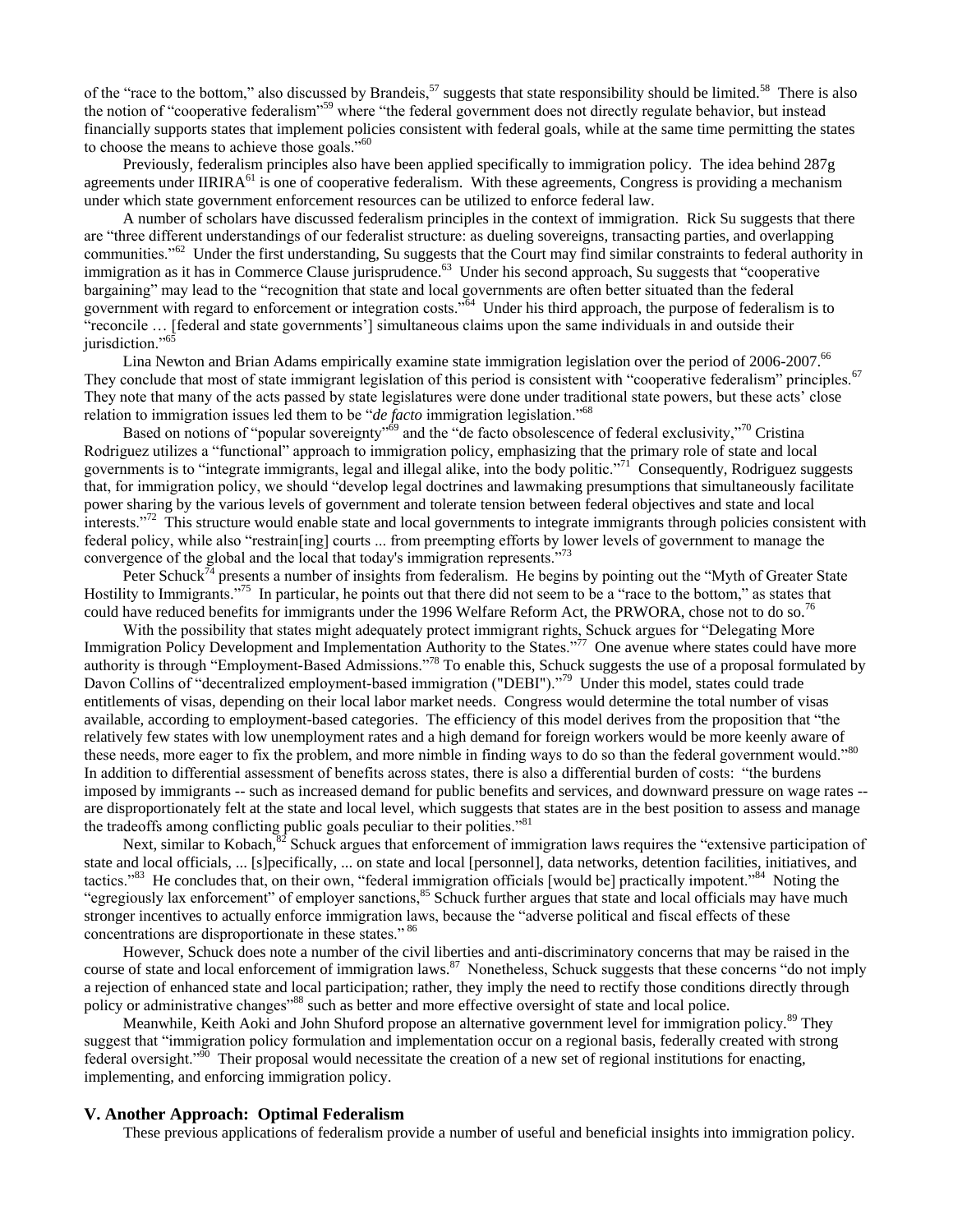However, these insights derive from analyzing specific components of immigration policy, and so a more complete view of the institutions supporting immigration policy may offer other suggestions. Also, while it is beneficial to understand immigration policy from a "de facto" and "practical" standpoint, it may also be helpful to consider the implications of federalism from a normative, long-term equilibrium perspective.

One technique to more completely examine the institutions behind policy from a normative, long-term perspective is to apply the Optimal Federalism framework.<sup>91</sup> In this framework, policies are analyzed across three different phases: an enactment phase, an implementation phase, and an enforcement phase.<sup>92</sup> In the enactment phase, a governmental institution "determines goals, powers, and constraints of a policy."<sup>93</sup> In the implementation phase, an institution then "defines mechanisms, incentives, and penalties for those targeted by the policy."<sup>94</sup> Finally, in the enforcement phase, an institution "monitors and ensures compliance of individuals targeted by policy."<sup>95</sup>

The next step in applying the Optimal Federalism framework is to examine economies of scale and diseconomies of scale across each of these institutional phases. The framework suggests a number of factors to be considered when identifying economies and diseconomies of scale for each phase.<sup>96</sup> Comparing these economies and diseconomies enables the determination of the optimal scale of the policy.<sup>97</sup> For example, assume that you are considering a policy that could be allocated between national and state governments. Then, the dominance of economies of scale means that the optimal scale is at the national level, while the optimal scale will be at the state level if diseconomies are more significant.

This framework was previously utilized to examine environmental and health care policies. In analyzing policies for endangered species and wetlands, the framework suggested a significant division of responsibility across federal and state governments. This analysis concluded that the federal government should be responsible for "enacting protection of endangered species, ... [and for] establish[ing] baseline protections" for both species and wetlands.<sup>98</sup> On the other hand, ―states should be responsible for establishing additional levels of protection and for data collection relevant to protecting species and wetlands, ... [along with] issuing both species and wetlands permits."<sup>99</sup> Meanwhile, for health care policy for the poor, the federal government should be responsible for "providing financial support and oversight," while states should be responsible for "contracting with health plans to serve Medicaid populations, enrolling beneficiaries, and collecting encounter data to properly set capitation payments. $100$ 

These previous analyses demonstrate that the Optimal Federalism framework can help us develop a strategic mix of governmental institutions in order to carry out a policy. This framework highlights the contributions of individual institutions on the performance of a policy. In doing so, it also provides a better understanding of the institutional resources offered by different levels of government. Given the great need for a workable immigration policy, and the substantial resource requirements in order to develop and carry out that policy, the Optimal Federalism framework may provide valuable insights on the efficient construction of an immigration policy.

<span id="page-4-2"></span>Another advantage is that this framework operates as a theory of "penumbral"<sup>101</sup> Constitutional interpretation. Judge J. Harvie Wilkinson III has argued that courts should be hesitant to find "judicially enforceable substantive rights only ambiguously rooted in the Constitution's text."<sup>102</sup> When rights are not clearly stated in the Constitution, a Court that finds them is in essence declaring that these rights exist in the shadow of other constitutional rights. Wilkinson cautions that before concluding that a specific penumbral right exists, the Court should consider "principles of federalism."<sup>103</sup>

Penumbral issues are prevalent in constitutional analysis. They arise when the Court is trying to determine whether there is a personal right to an abortion;<sup>104</sup> whether there is a personal right to "bear handguns at least for self-defense;"<sup>105</sup> and whether the federal government has the power to prohibit the possession of guns in a school zone.<sup>106</sup> In the case of immigration, while the federal government does have the exclusive power to "establish a uniform rule of naturalization,"<sup>107</sup> this article argues<sup>108</sup> that it is not clear whether the power to determine immigration policy lies in the penumbra of this and other federal powers. Consistent with Wilkinson's caution, this article then suggests that the Optimal Federalism framework can help us better determine the boundary between light and shade in the authority over immigration policy.

### <span id="page-4-0"></span>**VI. Applying the Optimal Federalism Framework to Immigration**

In applying the Optimal Federalism framework, we need to specify the different components of an "immigration" policy," and then determine to which institution (of enactment, implementation, and enforcement) each component belongs. We first define what constitutes an "immigration policy," and then examine each institution for this policy. With this foundation, we then ascertain the optimal scale of immigration policy across each institution by comparing economies and diseconomies of scale.

#### **A. Defining an Immigration Policy, and Determining the Role of Each Institution**

<span id="page-4-1"></span>Overall, an immigration policy is where a sovereign nation-state permits non-citizens to establish a domicile in order to fulfill national objectives. These objectives could be for labor market reasons, political reasons, cultural reasons, family reasons, or others. In this article, we will focus primarily on labor market and family reunification<sup>109</sup> aspects. This policy will consist of determining the rules in which individuals can enter, assessment of the needs that could be fulfilled via immigration, determinations of whether particular individuals should be allowed to enter or remain, overall enforcement of the policy, funding of that enforcement, and other aspects.

As noted above, the enactment institution specifies the goals, powers, and restraints of a policy. For an immigration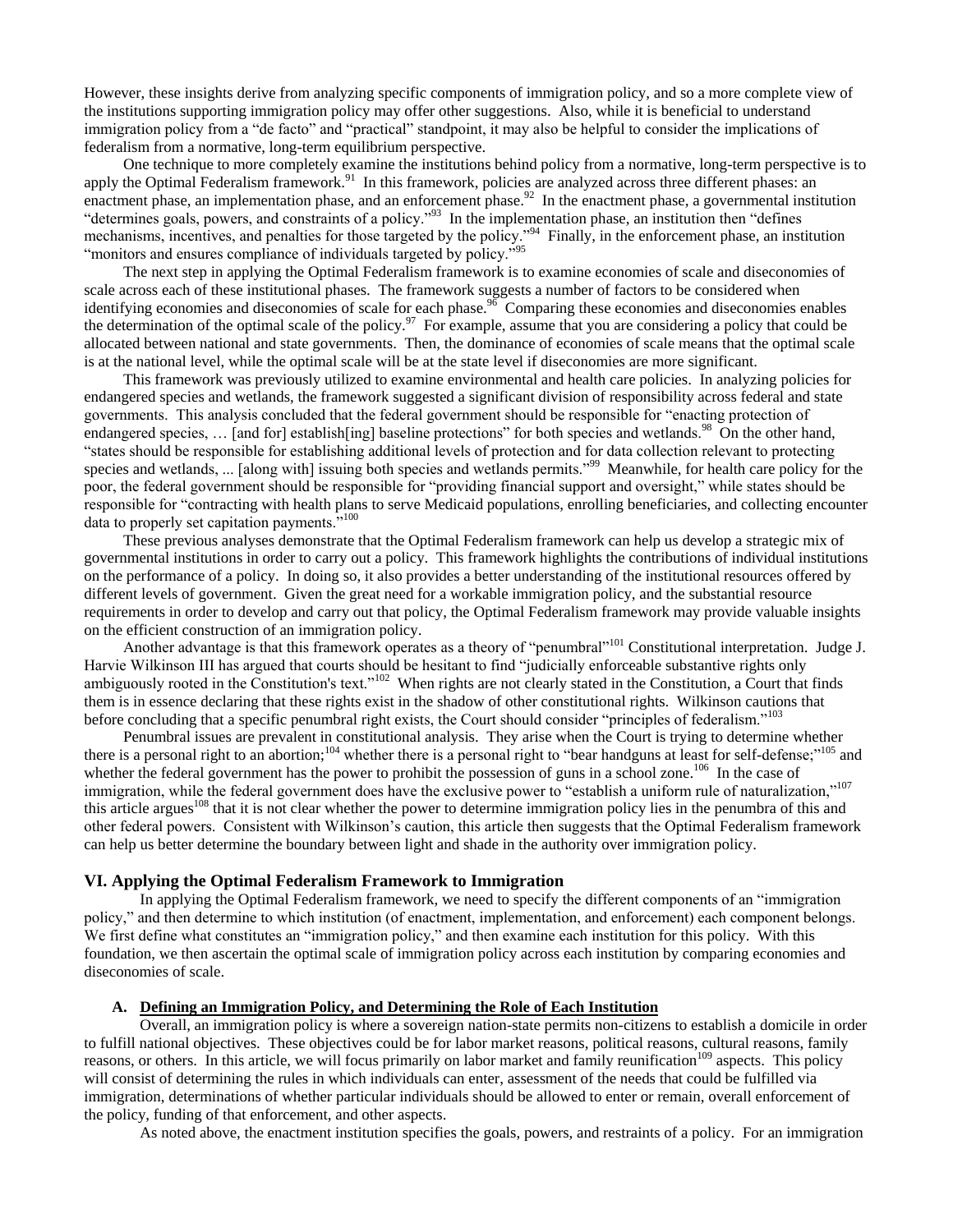policy, enactment will include a specific explanation of the particular goals of the policy, including the fulfillment of identified labor market needs and family reunification objectives.<sup>110</sup> Goals will also include the identification of groups that the nation will wish to exclude, such as those who commit violent crimes before they achieve full citizenship status. They may also include the goal of spreading the burden imposed by immigrants on the individual localities in which they reside. The powers will consist of the power to let an immigrant enter the country, along with the power to prevent unauthorized entry. Some government entity will also be given the right to remove immigrants from the country. The enactment institution will also define rights of individuals under the policy, including immigrants themselves and those affected by the presence of those particular immigrants. These individual rights act as restraints on governmental powers. An additional restraint is through the budget constraint: the enactment institution will determine the amount of funding available for managing the intake of immigrants, and other expenses related to the immigration policy.

Implementation is when an institution defines the methods of carrying out a policy. Given the goals specified by the enactment institution, an implementation institution develops specific rules for achieving those goals. For immigration, implementation tasks include developing procedures for handling individuals that wish to immigrate, and procedures for handling unauthorized potential immigrants. These procedures must not only meet national interests, but also protect the rights of individual immigrants and those people (such as family members) who may be impacted by an immigration decision.

Implementation also includes developing procedures for handling the training of enforcement agents, along with providing support for enforcement such as the creation and maintenance of immigration databases. Implementation for immigration includes determining numerical standards: in this case, we need to determine how many immigrants<sup>111</sup> should be permitted to enter the country over a given time period. This number should be calculated based on satisfying the objectives of the policy specified during the enactment phase. As stated above, we will focus primarily upon labor market needs and family reunification, and so this number should correspond to the residual demand for labor above that supplied by current residents, along with projected needs for family unity.

While enactment is about specifying the overall goals of a policy and implementation is about determining how to achieve those goals in general, enforcement is about dealing with individuals affected by a policy, through both detection and prosecution efforts. Enforcement of immigration policy can begin with an agency examining a potential immigrant's application to enter the country. Enforcement will also include detection of potential immigrants who are entering or remaining in the country contrary to the immigration policy. This will include both patrolling the borders, and enforcement actions in the interior of the country. When potential immigrants are suspected of being in the country illegally, their prosecution will consist of deportation hearings and possible appeals.

Thinking more broadly, enforcement for immigration can also include working cooperatively with immigrants on an individual basis, to ensure achievement of the policy goals. It can therefore include the community integration activities recommended by Rodriguez.<sup>112</sup>

# **B. Optimal Scale for Enactment**

<span id="page-5-0"></span>We now turn to examining the optimal scale for enacting an immigration policy. To do this, we examine economies and diseconomies of scale in this process. A frequently cited concern about immigration is the need for consistency in the policy. If each state could enact its own policy, then the resulting matrix of immigration options would lead to "chaos."<sup>113</sup> There could be multiple effects of this situation. Some immigrants might be discouraged from immigration because the system would seem too confusing. As a result, the overall quality of the immigrant pool could be reduced. Meanwhile, others could possibly use the confusion to "game the system," by initially immigrating through a state with lax standards, but then, once in the United States, migrating to a different state into which they would have been unable to enter initially as an immigrant. Michael Olivas has concluded, "We do not want fifty Border Patrols any more than we want fifty foreign policies in the immigration context, and such a shift would leave the United States worse off in every respect."<sup>114</sup> As a result, there are some significant benefits from having an immigration policy that is consistently defined at the national level. This would be a strong economy of scale in enactment.

On the other hand, as noted in the article introducing the Optimal Federalism framework, there is a related diseconomy of scale in enactment: when trying to enact a single policy at a national level, "it will be more difficult to get political agreement, both within interest groups and among interest groups."<sup>115</sup> We have seen this prediction fulfilled over the past few years, as Congress has failed to enact any comprehensive immigration reform despite many calls for it.<sup>116</sup>

<span id="page-5-1"></span>However, this failure to enact immigration reform could be due to Congress trying to do too much in the legislation. In using the Optimal Federalism framework to analyze immigration policy, one of the lessons that stands out is that Congress seems to blend the enactment phase with the implementation phase in its legislation.<sup>117</sup> In previous immigration legislation, Congress has included a number of details, such as the maximum number of immigrants allowed each year, <sup>118</sup> that properly belong in the implementation phase. Calculating these numbers requires a careful analysis of a significant amount of data, which is something that administrative agencies are better equipped to handle. For instance, in water quality policy as embodied in the Clean Water Act, <sup>119</sup> Congress identified that the goal of this policy should be to make national water bodies (including rivers, streams, and lakes) "fishable and swimmable."<sup>120</sup> Congress however left to the U.S. Environmental Protection Agency the task of developing numerical effluent standards for each individual industry that discharges into water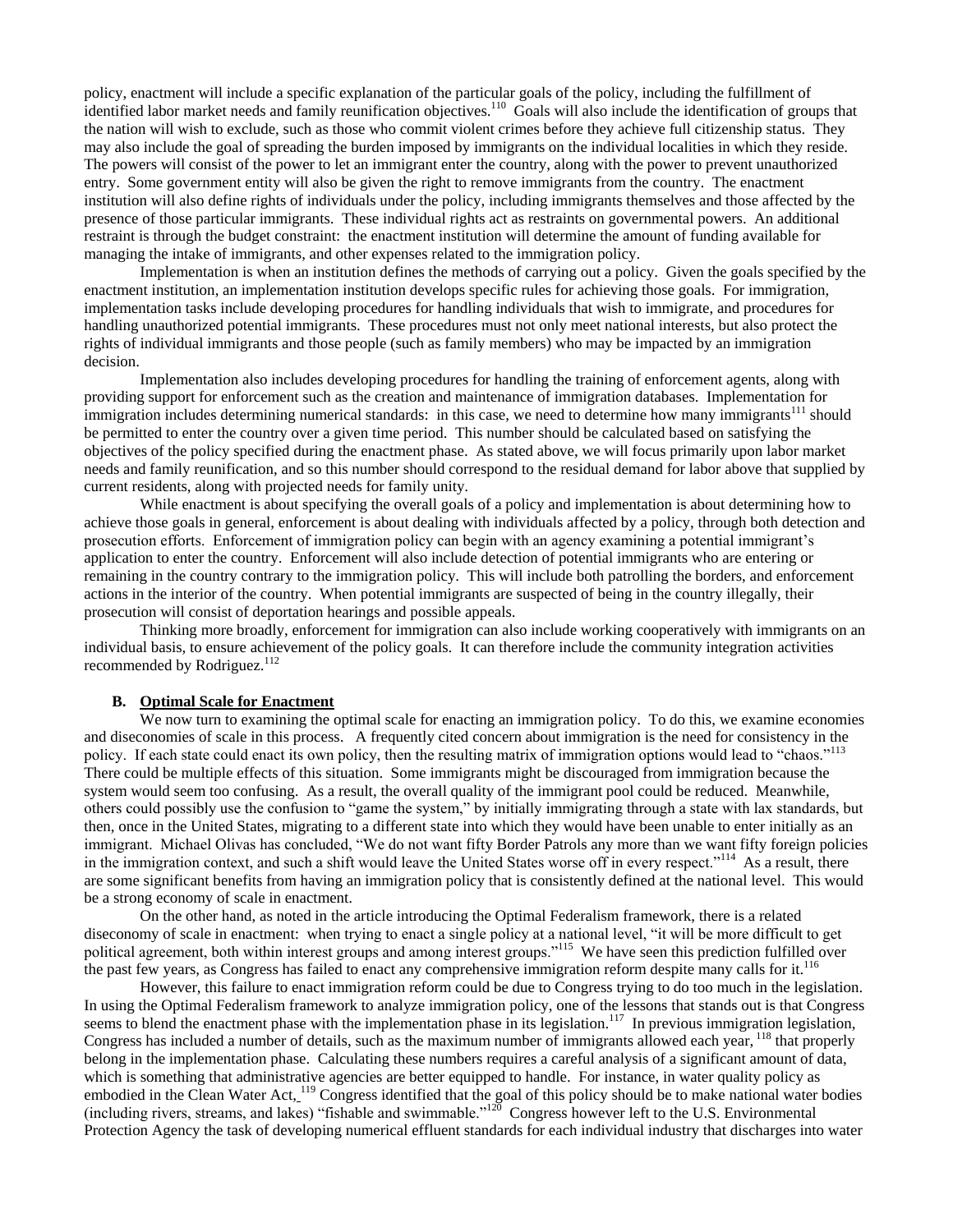bodies.

The Abraham and Hamilton Task Force criticized the use of the enactment process to set numerical caps for immigration, recommending that "fixed, statutory ceilings as the framework for immigration must give way to [new] methods."<sup>121</sup> They suggest that these decisions should be turned over to a new "independent federal agency to be called The Standing Commission on Immigration and Labor Markets."<sup>122</sup>

Congress should focus more exclusively on using the legislation to define overall goals, powers, and constraints of the immigration policy, and leave implementation details to an administrative agency. By doing this, finding the political agreement necessary to enact immigration legislation would be simplified, because it will be more likely that representatives of different states will have more consistent beliefs in the overall goals of an immigration policy, although their beliefs may differ significantly in how it should be implemented. For example, it will be easier to get agreement that the goals of the policy should be to satisfy labor market demands for different skilled workers and to deport potential immigrants who commit aggravated felonies, $123$  rather than deciding that the maximum numbers of "employment-based" immigrants in one particular year is 140,000 and of "family-sponsored" immigrants is 480,000.<sup>124</sup> Simplifying the legislative package therefore may enable Congress to more successfully address needed changes in immigration policy.

The prior article on Optimal Federalism suggests another significant economy of scale in enactment: the difficulty of state legislatures to consider beneficial externalities from immigration.<sup>125</sup> With immigrants creating new demands for goods generated by entire national economy, there will be some "benefits … accru[ing] to non-constituents"<sup>126</sup> of a state legislature. It is likely<sup>127</sup> that a state legislature would not take these benefits into sufficient account. In contrast, a national legislature would consider these benefits because the broader base of the national body means that these benefits do accrue to their constituents.

On the other hand, it has been noted frequently that the costs of immigration, such as the costs of medical care and education, are typically borne more acutely by the particular localities in which the immigrants reside.<sup>128</sup> Peter Schuck has recognized both the beneficial externalities and the unequal bearing of costs in immigration. He writes:

The concentration of the undocumented in a small number of states ... means that the adverse political and fiscal effects of these concentrations are disproportionate in these states. This is most evident in the fiscal mismatch under which most tax revenues generated by immigrants, both legal and illegal, flow to Washington, and many other benefits of immigration (say, lower consumer prices) are also enjoyed nationally, while almost all of the costs (say, burdens on locally-funded social services, adverse effects on low-skilled Americans, and immigrant crime) are borne locally.<sup>129</sup>

This situation can create a diseconomy of scale in enactment. In Congress, we may have some legislators who receive significant benefits from immigration while bearing little of the cost, and other legislators who bear substantial costs while receiving perhaps reduced benefits. As a result, it may be more difficult to enact an immigration policy at the national level.

Nonetheless, a national legislature does have mechanisms to address this possible diseconomy of scale, through its power to tax and transfer. In Medicaid policy, transfers to particular states are utilized because "coverage for low income groups may be difficult to finance in states with high proportions of these groups."<sup>130</sup> In a similar manner, Congress could allocate tax revenues to states bearing more of the costs of immigration. There is an additional economy of scale here, because "taxes can be collected from a broader base, thereby reducing distortionary effects."<sup>131</sup>

The following table summarizes these economies and diseconomies of scale in enactment:

| <b>Enactment Phase</b>                     |                                                    |
|--------------------------------------------|----------------------------------------------------|
| <b>Economies of Scale</b>                  | Diseconomies of Scale                              |
| Need for Consistency of Immigration Policy | More Difficult to get National Political Agreement |
| Significant Externalities in Benefits      | Costs Borne Locally, but can Utilize Transfers     |
| <b>Less Distortionary Taxes</b>            |                                                    |

The significant economies of scale in the need for consistency and the externalities in benefits suggest that an immigration policy should be enacted at the federal level. However, in order to minimize the diseconomies of scale, this legislation should focus on enactment issues and not implementation issues. It should also utilize general-revenue-tax-funded transfers to compensate states that bear more of the education and health care costs of immigration.

#### **C. Optimal Scale for Implementation**

<span id="page-6-0"></span>Implementation will involve determining the rules and regulations for handling individual immigrant cases, calculating the appropriate number of immigrants to be permitted to enter the country over a given time period, and constructing and maintaining an immigration database. Federal agencies – initially the Immigration and Naturalization Services and now the Department of Homeland Security – have been primarily responsible for drafting regulations of immigration procedures.<sup>132</sup> These procedures are designed to improve the efficiency of the immigration process while also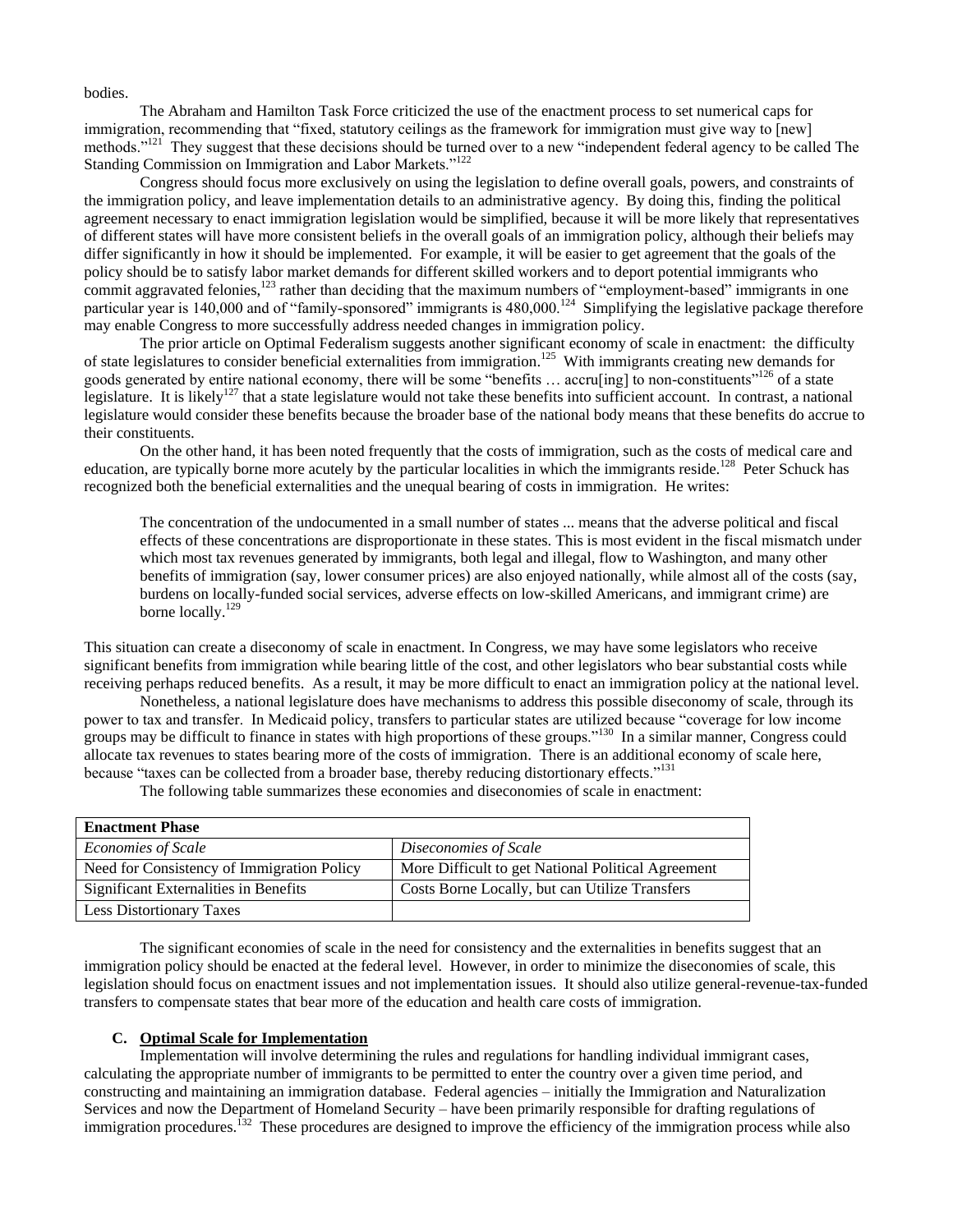protecting the rights of parties involved. It is likely that these needs would be consistent across the states, and so it would be unnecessary to adjust these policies for local differentiation. Consequently, there should be a significant economy of scale on this aspect of implementation, because there would be "no need for replication of effort across states."<sup>133</sup>

On the other hand, there will be significant diseconomies of scale in calculating the appropriate number of immigrants. Abraham and Hamilton's Task Force rightly criticize the current approach of having fixed statutory limits on the number of immigrants permitted to enter the country in a given year. As they note, these numbers should fluctuate "based on labor market needs, unemployment patterns, and changing economic and demographic trends."<sup>134</sup> They recommend creating a federal agency – the "Standing Commission on Immigration and Labor Markets" - to examine these myriad needs in order to determine the appropriate numbers of immigrants.

However, we need to recall that "implementation might benefit from the use of local knowledge."<sup>135</sup> State and local agencies already collect data on local labor markets, unemployment, and demographic trends for other regulatory purposes. Consequently, there will be an economy of scope in using non-federal agencies to collect the data for calculating appropriate numbers of immigrants. Moreover, just as we have seen in the case of markets for health care,<sup>136</sup> labor markets are inherently local by nature, that function quite differently from region to region. As a result, local knowledge about these labor markets will greatly improve the ability to make accurate interpretations of this data. Because this "local knowledge will be more available for decentralized implementation groups," $137$  there is a significant diseconomy of scale for calculating numbers of immigrants.

Similarly, there are significant diseconomies of scale for determining a recommended level for meeting family reunification purposes. State and local agencies are likely to already have a number of interactions with immigrants where family context is an important factor, such as applying for welfare or health care programs for children, or registering children for school. During these interactions, state and local agency staff can acquire information about immigrants' needs and opportunities for family reunification. This information will be essential in order to calculate a recommended level of immigration to achieve the goal of family reunification, and because it is collected and best interpreted by state and local staff, there is another diseconomy of scale in implementation.

Additionally, states may be better prepared to interpret this information, in weighing the tradeoffs between more family unity and other effects such as the impacts on local labor wages and greater needs for social services. States and local governments will be directly impacted by both the benefits of these policies including improved communities, along with their costs. As a result, these non-federal agencies may better assess the appropriate tradeoffs in determining a recommended level of family-based immigration.

Nonetheless, as noted above,<sup>138</sup> if non-federal agencies are solely responsible (collectively) for determining the appropriate number of immigrants, they may not fully account for all of the benefits that immigrants bring, because many of these benefits occur as positive externalities for other states. Consequently, there also will be an economy of scale in oversight for the calculation of the appropriate number of immigrants.

As for the database of immigrants, there will be significant economies of scale in maintaining this database to enable its use in enforcement.<sup>139</sup> As part of the enforcement process, an enforcement agent (who might be an employer) would need to verify information about immigration status from the database. If immigration databases are constructed and maintained by individual states, then there would be a need to search each state database. This could be problematic if the record structure of the state databases were inconsistent: someone would need to write scripts that permit searches of each database's records for the same relevant information. These scripts would need to be adjusted regularly, as the local record structure might be altered. Furthermore, updating these databases for removal of immigrants would also require significant coordination. As a result, creating and maintaining these databases at a federal level will be significantly more efficient.

| The following table summarizes these economies and diseconomies of scale in implementation: |  |  |  |
|---------------------------------------------------------------------------------------------|--|--|--|
|                                                                                             |  |  |  |

| <b>Implementation Phase</b>                                                               |                                                                                                     |
|-------------------------------------------------------------------------------------------|-----------------------------------------------------------------------------------------------------|
| <i>Economies of Scale</i>                                                                 | Diseconomies of Scale                                                                               |
| Development of Immigration Procedures                                                     |                                                                                                     |
| The Effects of Positive Externalities on Calculating<br>Appropriate Levels of Immigration | Using Local Labor Market Information to<br>Calculate Appropriate Levels of Immigration              |
|                                                                                           | Collection and Interpretation of Information on<br>Needs and Opportunities for Family Reunification |
| Creation and Maintenance of Database                                                      |                                                                                                     |

Thus, the substantial economies of scale in determining immigration procedures and database management suggest that these aspects of an immigration policy should be handled at the federal level. However, the important task of determining the appropriate level of immigration should perhaps reside primarily with the states, collectively. This determination requires the collection and interpretation of data on local labor markets, along with assessments of immigration needs to fulfill family reunification objectives, tasks where diseconomies of scale are dominant. However, the presence of beneficial externalities from immigration means that this state and local determination should take place under the oversight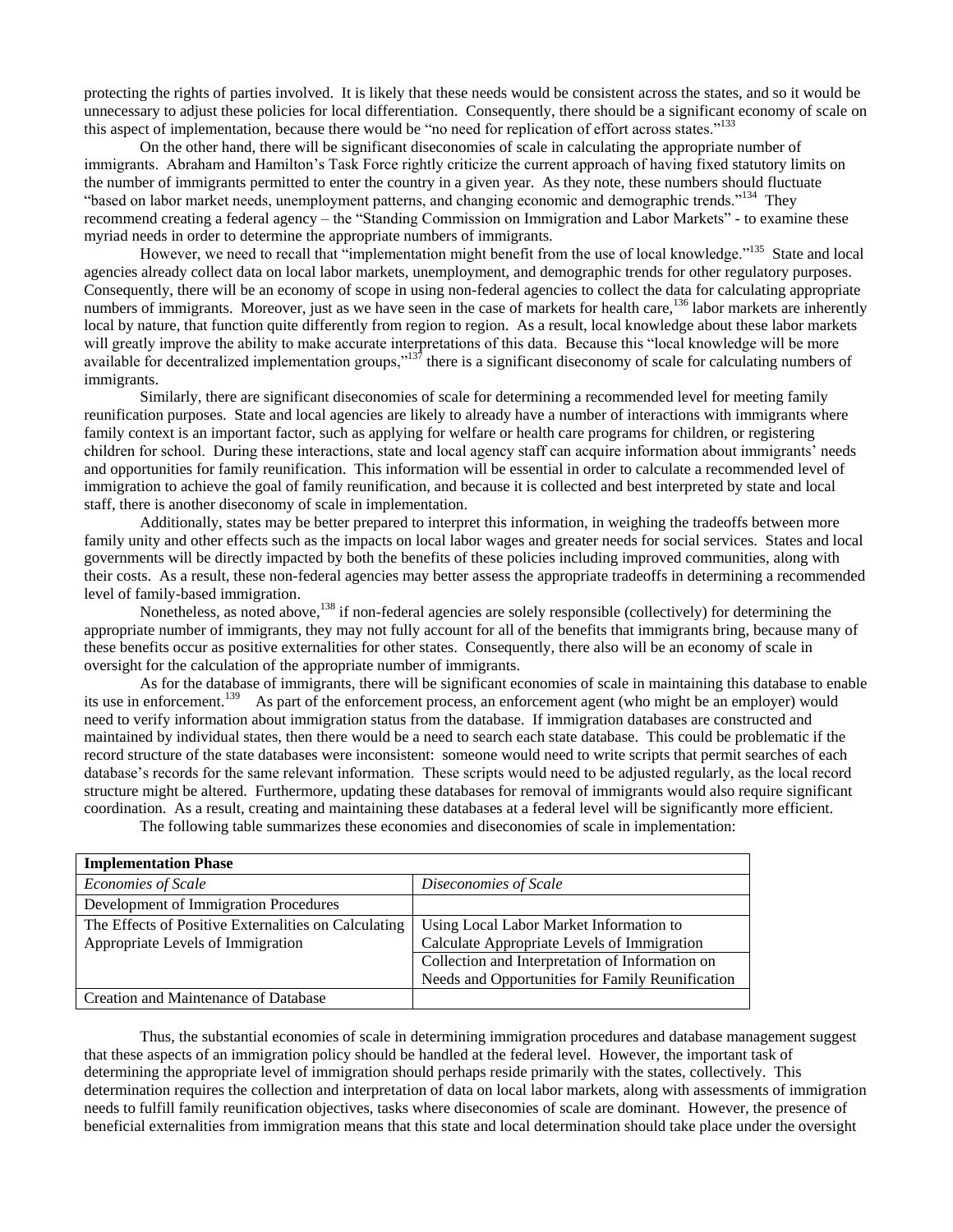of a federal agency.

This oversight could occur in a manner similar to what is used currently for Medicaid policy. The implementation of Medicaid with specific health benefits offered to qualifying low income beneficiaries is primarily done at the state level.<sup>140</sup> However, state Medicaid programs are supported by federal matching grants. The federal Centers for Medicare and Medicaid Services oversees state applications for these matching grants, to ensure compliance with federal Medicaid legislative objectives. Recall that, due to inconsistent burdens and benefits from immigration,<sup>141</sup> we may wish to utilize a fiscal transfer to states bearing more of the costs of immigration. An individual state's calculation of its interpretation of the appropriate level based on its own data could be one of the criteria used to evaluate that state's claim to federal support. Just like the Centers for Medicare and Medicaid Services, a federal immigration agency responsible for overseeing this transfer could use its authority to ensure that these beneficial externalities are considered in calculating appropriate levels of immigration.

# **D. Optimal Scale of Enforcement**

<span id="page-8-0"></span>Enforcement of an immigration policy will include actions taken both at national borders and in the interior of the country. These are steps done to detect possible violations of the immigration policy. Enforcement will also include prosecution of individuals suspected of violating the policy.

Border actions include both the processing of individuals wishing to enter the country, and patrolling the borders to prevent unauthorized entry.<sup>142</sup> For both of these, there are significant economies of scale. Many have expressed concerns about the need to protect civil rights and prevent discrimination in interactions between potential immigrants (who may actually be citizens) and enforcement agents.<sup>143</sup> As a result of these concerns, training of enforcement agents must be "comprehensive [and cover] immigration law, ethics, and civil rights."<sup>144</sup> Additionally, these agents must be able to endure "physically demanding" work, "operate in dangerous environments," be "proficient with an array of technologies," and be able to pass foreign "language proficiency tests."<sup>145</sup> With such extensive training requirements, it is noted that applicant fields must be very broad to yield successful agents.<sup>146</sup> Consequently, economies of scale arise here due to "centralized savings in [recruiting and] training enforcement agents."<sup>147</sup>

There are other economies of scale associated with border actions. Processing of an individual applying to enter the country needs to be done in a manner to ensure compliance with the legislative objectives. Consistency in processing will help ensure this compliance, and consistency is improved with larger scale.<sup>148</sup> Furthermore, one of the purposes of patrolling borders would be to ensure national security. If a state provided these services, other states would receive benefits from this state's actions, but these benefits would not be captured by the patrolling state. The presence of these positive externalities from border patrol therefore implies another economy of scale in enforcement.

For enforcement in the interior, there are significant diseconomies of scale. Many have suggested that a more extensive system of employer verification is necessary to properly enforce an immigration policy.<sup>149</sup> They suggest that if the principal reason for unauthorized immigration is for employment, then the only effective solution in the long run is to reduce employment opportunities for unauthorized immigrants. The question then would be, how should we construct an employer verification system?

Our experience with water quality policy suggests that such a system should be designed to take advantage of significant diseconomies of scale in conducting these monitoring efforts. For water quality, individual facilities submit their own monthly monitoring reports, and state agents conduct oversight through yearly audits and other means.<sup>150</sup> In a similar manner, rather than having a federal agent collect all immigration employment information and process it, individual employers should collect this information from their potential hires and then verify eligibility with the immigration database provided at the national level, as noted above. Meanwhile, state enforcement agents would then conduct oversight of these employer reports. There will be significant economies of scope in having state agents do these tasks, because state agents already interact with these employers for other regulatory purposes such as ensuring worker health and safety, enforcing environmental regulations, and administering workers' compensation. State agents are also "more likely to have local knowledge"<sup>151</sup> and a more lasting relationship with these employers. As a result, state agents will be more likely to know when additional scrutiny is needed, and will be "more likely to induce compliance"<sup>152</sup> by employers. Additionally, these interactions between state agents and employers would also provide opportunities for the state to collect information on labor market trends, needed for implementing this policy, as noted above.<sup>153</sup>

Another component of interior enforcement could be the use of law enforcement agents (FBI agents, state troopers, or local police). Kris Kobach has argued that local police provide a "quintessential force multiplier" for enforcing immigration law.<sup>154</sup> Others argue however that there are a number of problems with using local police. Some point to the previously noted concerns with civil rights and discrimination. Also, others point out that fear of immigration consequences may deter the reporting of crime, thereby increasing the crime problem in immigrant communities.<sup>155</sup> These concerns lead the Abraham and Hamilton Task Force to recommend that immigration enforcement be done almost exclusively through federal agents.<sup>156</sup>

As noted by Kobach, there are significant diseconomies of scale in using law enforcement agents. When an alleged perpetrator is in custody, an enforcement agent can generate economies of scope by also checking that individual's immigration status.<sup>157</sup> Because local police officers are the ones primarily responsible for enforcing other laws, these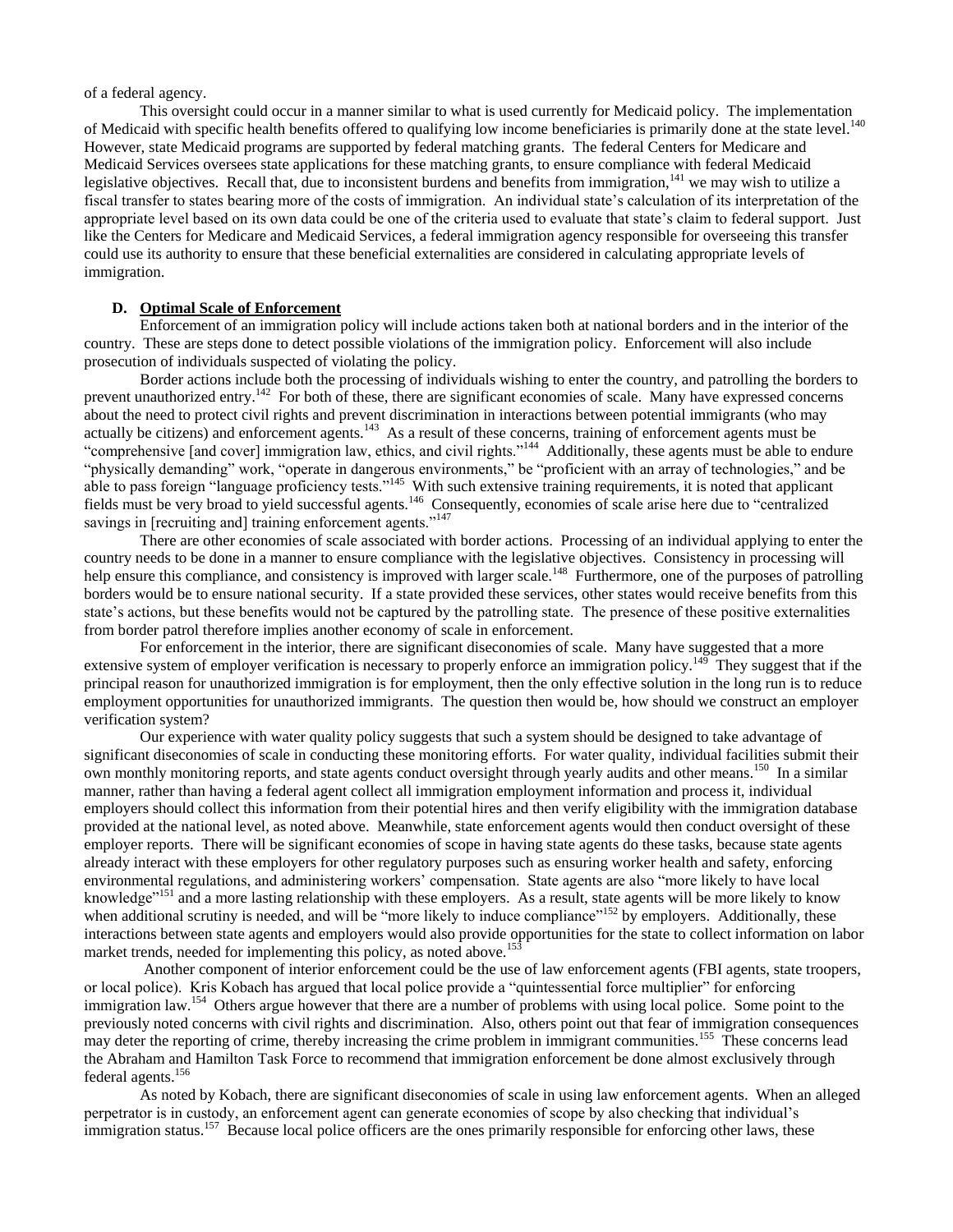economies of scope will be largest at the local level. On the other hand, concerns over civil rights, discrimination, and deterrence against reporting crime suggest that economies of scale may be present here also. Nonetheless, a properly designed system may enable capturing these economies of scope while also minimizing the potential for civil rights violations, discrimination, and deterrence of reporting.

Jennifer Chacon suggests<sup>158</sup> that these concerns should be addressed by increasing the application of the exclusionary rule, by improving the availability of civil damages, and by increasing the use of "internal agency disciplinary measures<sup> $159$ </sup> against law enforcement agents who violate civil rights. In addition, we could use a more structural approach to minimize these potential negative effects. One way would be to connect the goals expressed during enactment with the definition of the scope of authority of law enforcement agents to check immigration status. Assume that a legislative goal would be not to permit non-citizen immigrants who commit aggravated felonies or who participate in drug trafficking to remain in the country. Under this structural approach, we would limit agents' authority to check immigration status to only people in custody who have been alleged to perpetrate an aggravated felony or participated in drug trafficking.<sup>160</sup> This limitation would greatly reduce the potential negative effects of using local police to supplement immigration enforcement.

Another step in enforcement would be prosecution of possible violators in a deportation hearing. As noted above, there is an economy of scale from "more even enforcement,"<sup>161</sup> and so the benefits from a consistent deportation hearing process would suggest that this component would be best handled at the federal level.

Finally, we should also consider the opportunities for more cooperative enforcement. Long-term stability of communities can be greatly improved by successfully integrating immigrants into those communities.<sup>162</sup> Local and state agency staff are likely to have more opportunities for and more knowledge about activities and organizations that enable this integration process. In a similar manner to labor market enforcement, these staff may also be able to collect more information to improve their assessment of family reunification needs, during the process of aiding community integration. Superior local knowledge, opportunities, and economies of scope during community integration thus provide additional diseconomies of scale.

The following table summarizes these economies and diseconomies of scale in enforcement:

| <b>Enforcement Phase</b>                             |                                                            |
|------------------------------------------------------|------------------------------------------------------------|
| <b>Economies of Scale</b>                            | Diseconomies of Scale                                      |
| Border Patrol: Centralized Recruitment and Training, |                                                            |
| and National Defense Aspects.                        |                                                            |
|                                                      | Employer Verification: Oversight using Local Knowledge and |
|                                                      | Longer-term Relationships. Connection to Labor-market Need |
|                                                      | Analysis.                                                  |
| Concerns about Civil Rights, Discrimination, and     | Economies of Scope from using Local Police to Check        |
| Deterrence from Reporting. Concerns can be           | <b>Immigration Status.</b>                                 |
| Minimized by Limiting Authority.                     |                                                            |
| Deportation Hearings Benefit from Consistency.       |                                                            |
|                                                      | Community Integration: Local Knowledge and Opportunities.  |
|                                                      | Connection to Family Reunification Assessment.             |

Thus, the combination of both economies and diseconomies of scale in enforcement suggest we should have a mixed approach, utilizing not only federal but also state and local enforcement agencies. Certain aspects should be strictly federal: border patrol and conducting deportation hearings. However, verification of employment eligibility initially should be done at the lowest level – the employer. Employer verification should be overseen by state agents who can utilize their local knowledge and long-term relationships with employers, leading to economies of scope. This process will also support the collection of labor-market data needed to implement this immigration policy. Meanwhile, local police should be authorized to check immigration status, but only the status of those accused of aggravated felonies or participating in drug trafficking. If a criminal is found to be in the country illegally, local police can then notify the federal deportation agency for further processing. Finally, community integration should be pursued vigorously at the state and local level. This process similarly supports the collection of information for assessing needs to enable family reunification.

# <span id="page-9-0"></span>**VII. Conclusion**

Some may say that all immigration policy should be the exclusive provenance of the federal government. However, for those willing to consider the relevance of federalism principles, this article suggests significant but limited roles for state and local governments in implementing and enforcing immigration policy. Using the Optimal Federalism framework, this article separates analysis of the optimal scale of immigration policy into three phases: enactment, implementation, and enforcement. It finds significant economies of scale in each phase, suggesting a somewhat dominant role for the federal government across all phases. However, significant diseconomies of scale appear in both the implementation and enforcement phases. These diseconomies imply that state and local governments should play important though limited roles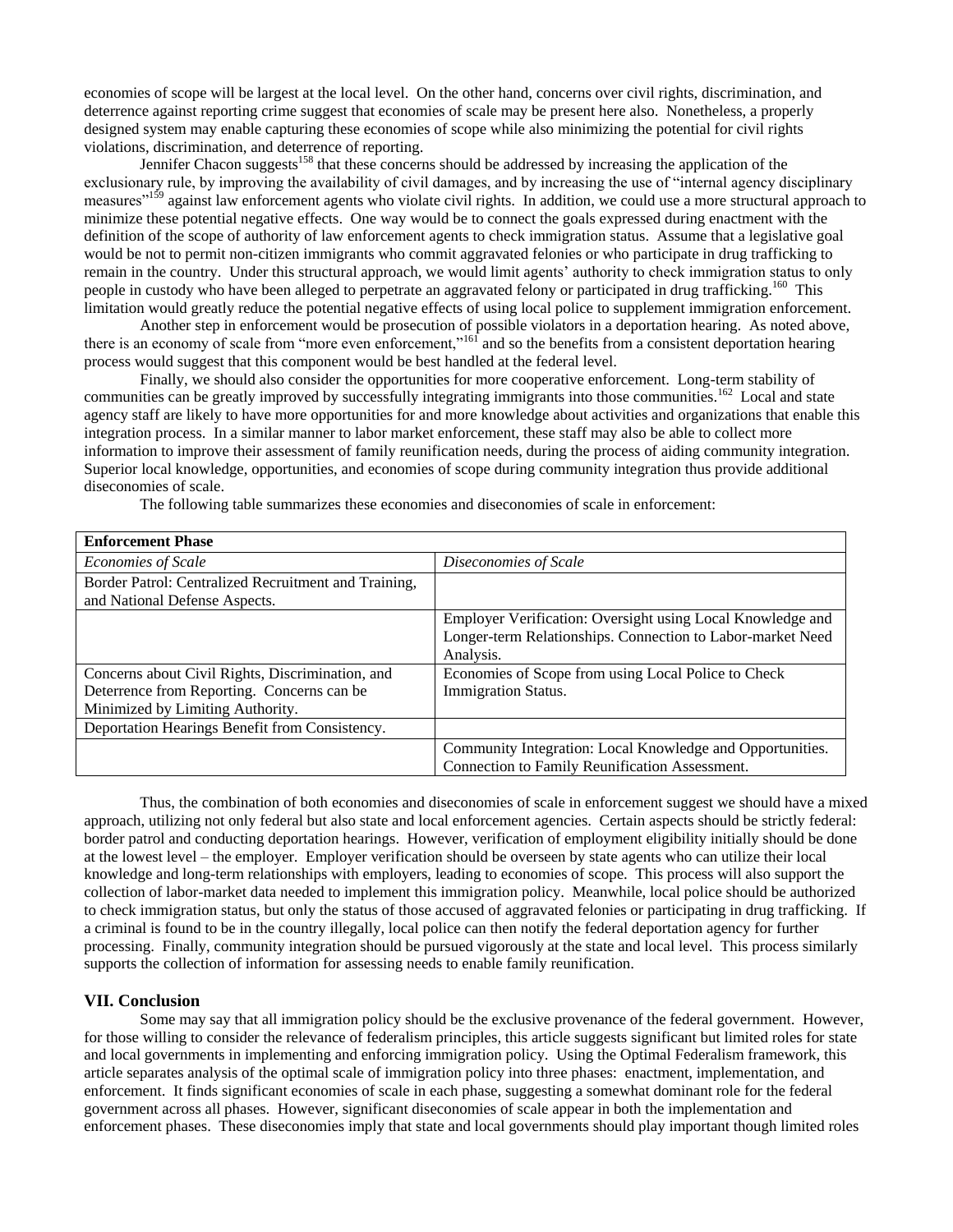in implementing and enforcing immigration policy.

In the end, the Optimal Federalism framework suggests a complex division of responsibility for immigration between federal, state, and local governments. Enactment should be performed by the federal Congress. This legislation should be designed to address the goals, powers, and constraints of the immigration policy. Goals probably should include explicit statements about the need for immigrants to address labor market deficiencies across specific skill levels, and to enable family reunification. This legislation probably also should include statements of specific criteria that could make an immigrant ineligible to remain in the country, such as committing an aggravated felony or participating in drug trafficking. While the legislation should do these things, we can reduce diseconomies of scale by not attempting, in the legislation itself, to perform implementation tasks such as specifying a specific annual ceiling on immigration.

The federal government also should play a significant role in implementation, in drafting regulations to handle immigrant entry and deportation processes, along with creation and maintenance of an immigration database. However, states should also participate in implementation, with the primary responsibility for determining, collectively, annual levels of immigration. This determination depends critically on fulfilling labor market needs, and states have better information on local labor markets. It also depends on properly assessing needs for family reunification, and states and local governments have better information on the needs and opportunities for reunification. However, federal oversight of this calculation, perhaps through administration of a federal transfer system, should also be included to ensure that states internalize the positive externalities from immigration.

The federal government should also lead in enforcement. Processing of individual applications to immigrate, and border patrol should be performed exclusively by the federal government. Nonetheless, states should play a significant role by administering an employer-based employment verification system. Administration of this system by the states would take advantage of economies of scope, local knowledge, and long term relationships. It would also improve the implementation process by enabling a feedback loop in the collection of local labor market needs, performed by the states. Furthermore, local police should also aid in enforcement. While many have raised concerns about civil rights, discrimination, and deterrence from reporting crime, the economies of scope from using local police are too strong to forego. However, an effective employer verification system would enable us to reduce the scope of authority for local police in checking immigration status. A limitation on police authority to check the immigration status only for those in custody for commission of aggravated felonies or participating in drug trafficking would enable us to achieve legislative objectives while also addressing these concerns. Finally, local and state agencies should be vigorously involved to more successfully integrate immigrants into their local communities.

This article shows that federalism is not just about "laboratories of democracy" or "races-to-the-bottom." The Optimal Federalism framework demands that we closely scrutinize federal, state, and local institutions to identify economies and diseconomies of scale. After identifying these, we can design a policy that achieves political objectives at the lowest cost, by utilizing the varied resources of all levels of government. In doing so, we are aided by a structure that clarifies the analysis by narrowly examining a single institution, but also provides a comprehensive perspective on the various aspects of policy formation.

With this comprehensive view, we can identify structural obstacles to policies, such as Congress's inclusion, during the enactment phase, of implementation details such as annual immigration ceilings, which should properly be addressed by an administrative agency during the implementation phase. This perspective also allows us to see connections across institutional phases, such as the need to connect immigration policy goals specified during enactment with limitations on immigration enforcement activities conducted by local police. We also realize that we can improve the functioning of this immigration policy system by connecting related responsibilities – and therefore also information flows – across different phases. For example, assigning responsibility to a state administrative agency to perform both the task of collecting labor market information for determining appropriate immigration levels along with the task of overseeing employer verification of employment eligibility will create the opportunity for a feedback loop for refining the estimates of these appropriate immigration levels. We see a similar opportunity in linking the assessment of needs for family reunification with efforts to improve community integration by immigrants.

Thus, the Optimal Federalism framework allows us to better understand the wide range of institutions supporting an immigration policy, and the connections between them. With this understanding, we can develop an improved immigration policy that will bear as its fruit a more resourceful and dynamic nation.

#### **Footnotes**

4 *Id.*

 $\overline{\phantom{a}}$ 

<sup>1</sup> Support Our Law Enforcement and Safe Neighborhoods Act, S.B. 1070, 2010 Ariz. Sess. Laws 0113 (2010).

<sup>2</sup> Randal C. Archibold, *Arizona Enacts Stringent Law on Immigration*, N.Y. TIMES, April 24, 2010, at A1.

<sup>3</sup> Janice K. Brewer, Governor, State of Arizona, *Statement By Governor Jan Brewer on Senate Bill 1070* (April 23, 2010), *available at* http://azgovernor.gov/dms/upload/PR\_042310\_StatementByGovernorOnSB1070.pdf.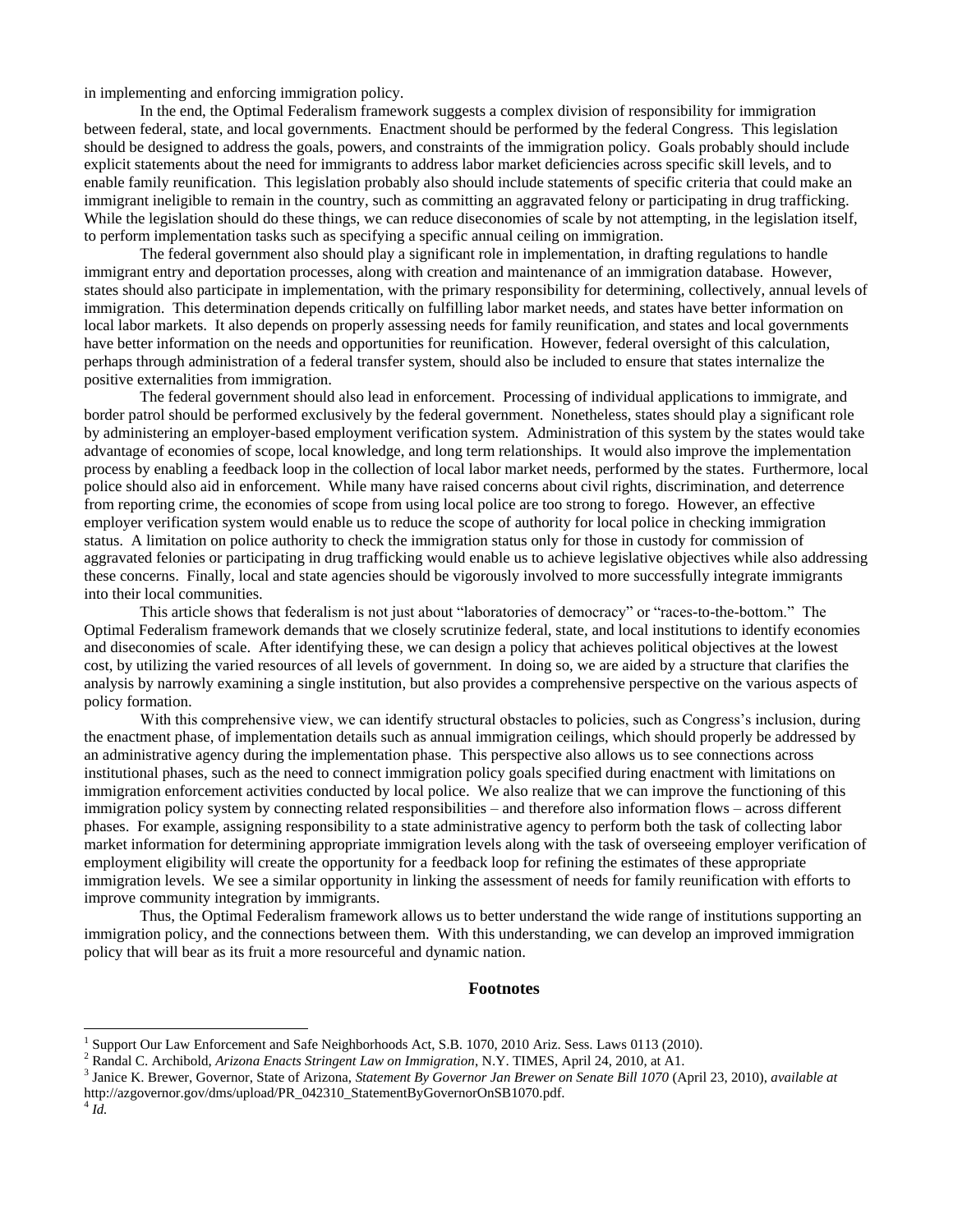7 *See* discussion *infra* Part III.

8 *Id.*

 $\overline{a}$ 

9 *See* The Author, *Optimal Federalism Across Institutions: Theory and Applications From Environmental and Health Care Policies*, 40 LOY. U. CHI. L.J. 437 (2009) [hereinafter *Optimal Federalism Across Institutions*]. For further discussion of this framework, *see* discussion *infra* Part V.

<sup>10</sup> An economy of scale occurs when the average costs of a policy decrease with increasing scale, whereas a diseconomy of scale is where the average costs rise with increasing scale.

<sup>11</sup> The approach recommended by this article is based on what a long-run equilibrium immigration policy should look like. This article does not address issues such as how to handle current residents that would be needed to be addressed in a transitional period.

<sup>12</sup> *See*, for example, Gabriel J. Chin & Marc L. Miller, *Cracked Mirror: SB1070 and Other State Regulation of Immigration through Criminal Law*, Arizona Legal Studies Discussion Paper No. 10-25, 7-8 (2010), *available at*

http://papers.ssrn.com/sol3/papers.cfm?abstract\_id=1648685 (making the distinction that immigration laws are seen by them to be under exclusive federal authority, while alienage laws may be within the jurisdiction of states).

<sup>13</sup> *See* Karla Mari McKanders, *The Constitutionality of State and Local Laws Targeting Immigrants*, 31 U. ARK. LITTLE ROCK L. REV. 579, 581 (2009) (claiming that recent state laws "pointedly deny essential services of employment, housing, and welfare benefits to immigrants often forcing them to relocate or self-deport").

 $14$  Immigration and Nationality Act of 1952, Pub. L. No. 82-414, 66 Stat. 210 (1952).

<sup>15</sup> Immigration Reform and Control Act of 1986 (IRCA), Pub. L. No. 99-603, 100 Stat. 3359 (1986).

<sup>16</sup> Personal Responsibility and Work Opportunity Reconciliation Act of 1996 (PRWORA), Pub. L. No. 104-193, 110 Stat. 2105 (1996).

<sup>17</sup> Illegal Immigration Reform and Immigrant Responsibility Act of 1996 (IIRIRA), Pub. L. No. 104-208, 110 Stat. 3009 (1996).

<sup>18</sup> Homeland Security Act of 2002, Pub.L. No. 107-296, 116 Stat. 2135 (2002).

<sup>19</sup> REAL ID Act of 2005, Pub. L. No. 109-13, 119 Stat. 231 (2005).

<sup>20</sup> MIGRATION POLICY INSTITUTE, IMMIGRATION AND AMERICA'S FUTURE: A NEW CHAPTER xvii-xviii (2006), *available at* http://www.migrationpolicy.org/ITFIAF/finalreport.pdf.

<sup>21</sup> Such as the Clear Law Enforcement for Criminal Alien Removal (CLEAR) Act, introduced in the U.S. House of Representatives five different times: H.R. 2671,  $108^{th}$  Cong. (2003); H.R. 3137,  $109^{th}$  Cong. (2005); H.R. 842,  $110^{th}$  Cong. (2007); and H.R. 3494,  $110^{th}$  Cong.  $(2007)$ ; and H.R. 2406,  $111<sup>th</sup>$  Cong. (2009).

<sup>22</sup> McKanders, *supra* not[e 13,](#page-1-1) at 583.

<sup>23</sup> *See* Clare Huntington, *The Constitutional Dimension of Immigration Federalism*, 61 VAND. L. REV. 787, 798 (2008) (claiming that ―recent state and local involvement often is attributed to the perceived need to address unauthorized migration in the face of the federal government's failure to do so"); Cristina Rodriguez, *The Significance of the Local in Immigration Regulation*, 106 MICH. L. REV. 567, 570 (2008) (predicting that "Congress's inability to pass comprehensive immigration reform in recent years likely means that states and localities will continue to be highly active in" immigration law); and Juliet P. Stumpf, *States of Confusion: The Rise of State and Local Power Over Immigration*, 86 N.C. L. REV. 1557, 1561 (2008) (noting that the "usual explanation for the intense state and local interest in immigration law is that the federal government is stymied in enforcing immigration laws").

Ariz. Rev. Stat. Ann. §§ 23-211 to 23-216 (2008).

<sup>25</sup> *Supra* note [1.](#page-0-1)

<sup>26</sup> *See* Lozano v. City of Hazleton, 496 F. Supp. 2d 477, 484-5 (M.D. Pa. 2007).

<sup>27</sup> See Villas at Parkside Partners v. City of Farmers Branch, 577 F. Supp. 2d 858, 861-2 (2008).

 $^{28}$  544 F.3d 976 (9<sup>th</sup> Cir. 2008) (holding that the Legal Arizona Workers Act was permissible under the Savings Clause of IRCA).

<sup>29</sup> 496 F. Supp. 2d 477 (M.D. Pa. 2007) (holding that Hazleton's ordinances were preempted under the Immigration and Nationality Act). <sup>30</sup> 703 F. Supp. 2d 980 (D. Ariz. 2010) (preliminary injunction granted, enjoining enforcement of four sections of Senate Bill 1070). Other states such as Oklahoma have enacted similar laws that have likewise been challenged in courts. For example, *see* Robert Boczkiewicz, *Appeals Court Won't Change Ruling that Bars Oklahoma from Enforcing Parts of Measure*, THE OKLAHOMAN, April 20, 2010, at A1. For other arguments against the Oklahoma legislation, *see* Elizabeth McCormick, *The Oklahoma Taxpayer and Citizen Protection Act: Blowing Off Steam or Setting Wildfires?* 23 GEO. IMMIGR. L.J. 293 (2009).

<sup>31</sup> U.S. Const. art. I, § 8, cl. 4.

<sup>32</sup> U.S. Const. art. I, § 10, cl. 3 ("No State shall, without the Consent of Congress ... enter into any Agreement or Compact with another State, or with a foreign Power, or engage in War ... .").

U.S. Const. art. I, § 8, cl. 3.

<sup>34</sup> U.S. Const. art. I, § 8, cl. 18.

<sup>35</sup> Hiroshi Motomura, *Immigration Law After a Century of Plenary Power: Phantom Constitutional Norms and Statutory Interpretation*, 100 YALE L.J. 545, 547 (1990).

<sup>36</sup> See Marbury v. Madison, 5 U.S. 137, 166 (1803) (noting that "The subjects are political. They respect the nation, not individual rights, and being entrusted to the executive, the decision of the executive is conclusive.").

Chae Chan Ping v. United States, 130 U.S. 581 (1889).

<sup>38</sup> Cohens v. Virginia, 19 U.S. 264, 414 (1821).

<sup>39</sup> *Chae Chan Ping*, 130 U.S at 605.

<sup>5</sup> *See* Kris W. Kobach, *State and Local Authority to Enforce Immigration Law: A Unified Approach for Stopping Terrorists* (2004), *available at* http://www.cis.org/StateEnforcement-LocalEnforcement.

<sup>6</sup> *The Utah Compact* (2010), *available at* [http://utahcompact.com/index.php.](http://utahcompact.com/index.php) Other states, such as Indiana, have also begun to follow Utah's lead in proposing a similar compact toward immigration. *See* Kelly McConkie Henriod, Utah immigration proposal catching on in Indiana, other states, DESERET NEWS, February 12, 2011, *available at* http://www.deseretnews.com/article/700109359/Utahimmigration-proposal-catching-on-in-Indiana-other-states.html.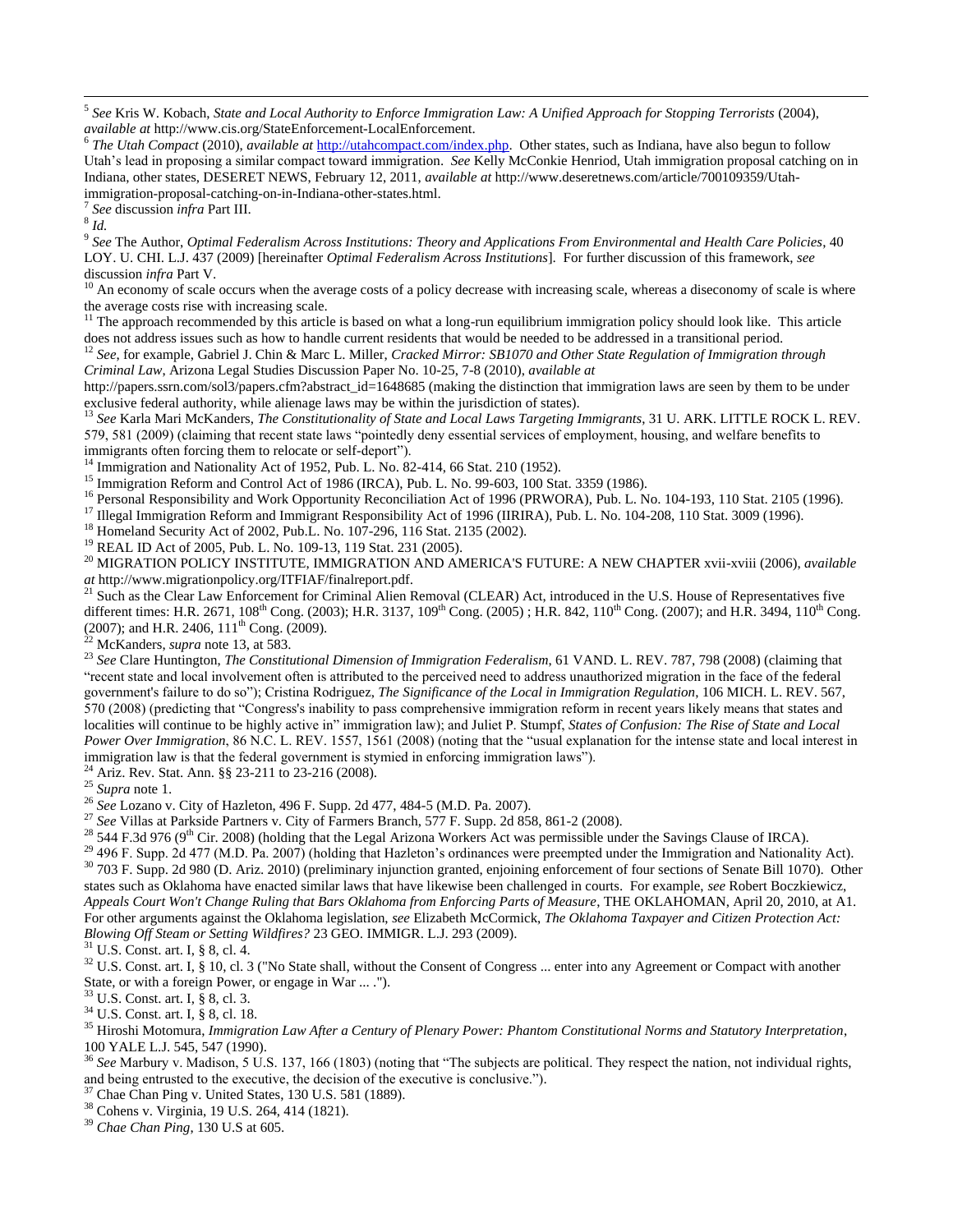$\overline{a}$ 

<sup>41</sup> Huyen Pham, *The Constitutional Right Not to Cooperate? Local Sovereignty and the Federal Immigration Power*, 74 U. CIN. L. REV. 1373, 1381 (2006). *See* also Michael J. Wishnie, *Laboratories of Bigotry? Devolution of the Immigration Power, Equal Protection, and Federalism*, 76 N.Y.U. L. REV. 493, 567 (2001) (concluding that "States possess no power to regulate immigration, and the federal government may not devolve by statute its own immigration power"); and Chin & Miller, *supra* not[e 12,](#page-1-2) at 4-5 (2010). Chin and Miller do however find some room for state authority due to their distinction between immigration law and alienage law, as noted above. <sup>42</sup> De Canas v. Bica, 424 U.S. 351, 354 (1976) (in which the Supreme Court upheld as constitutional a California state statute that prohibited employers from hiring illegal immigrants; note however, that Congress addressed this issue directly in IRCA in 1986).

<sup>43</sup> Kris W. Kobach, *The Quintessential Force Multiplier: The Inherent Authority of Local Police to Make Immigration Arrests*, 69 ALB. L. REV. 179, 231 (2005).

<sup>44</sup> *De Canas*, 424 U.S. at 354

<sup>45</sup> Kobach, *supra* note [43,](#page-2-2) at 231.

<sup>46</sup> *Id.*

<sup>47</sup> Huntington, *supra* not[e 23,](#page-1-3) at 808-25 (2008). Huntington also discusses dormant preemption, but finds it does not apply.

<sup>48</sup> *See* Wishnie, *supra* note [41.](#page-2-3)

<sup>49</sup> Huntington, *supra* not[e 23,](#page-1-3) at 812 and 822.

<sup>50</sup> *Id.* at 810.

<sup>51</sup> *Id.* at 825.

<sup>52</sup> Which can be an entire state, but most of the time are distinct subdivisions of states.

<sup>53</sup> Granted the ultimate selection process is via electors of individual states.

<sup>54</sup> ALEXIS DE TOCQUEVILLE, DEMOCRACY IN AMERICA, Book I, Chapter 15, *available at*

http://xroads.virginia.edu/~HYPER/DETOC/1\_ch15.htm.

<sup>55</sup> James Madison, *The Federalist No. 10*, *available at* http://www.constitution.org/fed/federa10.htm.

<sup>56</sup> New State Ice Co. v. Leibmann, 285 U.S. 262, 311 (1932) (Brandeis, J., dissenting).

 $^{57}$  Louis K. Ligget Co. v. Lee, 288 U.S. 517, 557–60 (1933) (Brandeis, J., dissenting).

<sup>58</sup> *See* also McCormick, *supra* note [30.](#page-1-4)

<sup>59</sup> For more on cooperative federalism, *see* Richard B. Stewart, *Pyramids of Sacrifice? Problems of Federalism in Mandating State Implementation of National Environmental Policy*, 86 YALE L.J. 1196 (1977) (examining the problems in implementing federal policies through state and local officials and examining the constitutionality of delegation); Joshua D. Sarnoff, *Cooperative Federalism, the Delegation of Federal Power, and the Constitution*, 39 ARIZ. L. REV. 205 (1997) (discussing the political reality and constitutional history of cooperative federalism, as well as arguing for invalidation of insufficiently supported delegation of federal power to the states).

<sup>60</sup> *Optimal Federalism Across Institutions*, *supra* not[e 9,](#page-1-5) at 443-44.

<sup>61</sup> *See* discussion *supra* Part II.B.

<sup>62</sup> Rick Su, *Notes on the Multiple Facets of Immigration Federalism*, 15 TULSA J. COMP. & INT'L L. 179, 180 (2008). Su also presents the notion of "localism" instead of federalism as a key concept in immigration law in, Rick Su, *A Localist Reading of Local Immigration Regulations*, 86 N.C. L. REV. 1619 (2008).

 $^{63}$   $\check{Id}$ . at 190-1.

<sup>64</sup> *Id.* at 197.

<sup>65</sup> *Id.* at 200.

<sup>66</sup> Lina Newton & Brian E. Adams, *State Immigration Policies: Innovation, Cooperation or Conflict?* 39 Publius 408 (2009).

<sup>67</sup> See *id.* at 408 (noting that "federal immigration laws often delegate tasks to state and local agencies or are structured to grant options for state participation").

<sup>68</sup> *Id.* at 425.

<sup>69</sup> Cristina M. Rodriguez, *The Significance of the Local in Immigration Regulation*, 106 Mich. L. Rev. 567, 641 (2008). Rodriguez's notion of a "de facto regime" is consistent with arguments made by Peter Spiro previously. *See* Peter J. Spiro, *The States and Immigration in an Era of Demi-Sovereignties*, 35 VA. J. INTL. L. 121 (1994) (claiming that "as a practical matter, immigration is now largely a state-level concern‖); and Peter J. Spiro, *Learning to Live with Immigration Federalism*, 29 CONN. L. REV. 1627 (1997)

<sup>70</sup> *Id.* at 576.

<sup>71</sup> *Id.* at 571.

<sup>72</sup> *Id.* at 610.

<sup>73</sup> *Id.* at 641.

<sup>74</sup> Peter H. Schuck, *Taking Immigration Federalism Seriously*, 2007 U. CHI. LEGAL F. 57 (2007).

<sup>75</sup> *Id.* at 59.

<sup>76</sup> *Id.* However, some have found a significant change in access to benefits after PRWORA's definition of "qualified" immigrants. *See* Pamela A. Holcomb, Karen C. Tumlin, Robin Koralek, Randolph Capps, Anita Zuberi, *The Application Process For TANF, Food Stamps, Medicaid and SCHIP: Issues For Agencies and Applicants, Including Immigrants and Limited English Speakers* (2003), available at http://www.urban.org/UploadedPDF/410640.pdf.

<sup>77</sup> *Id*. at 67.

<sup>78</sup> *Id*. at 68.

<sup>79</sup> *Id*.

<sup>80</sup> *Id*. at 70.

 $^{81}\,$   $ld.$ 

<sup>82</sup> *See* Kobach, *supra* note [5.](#page-0-2)

<sup>83</sup> Schuck, *supra* not[e 74,](#page-3-1) at 72.

<sup>40</sup> *Id*. at 609.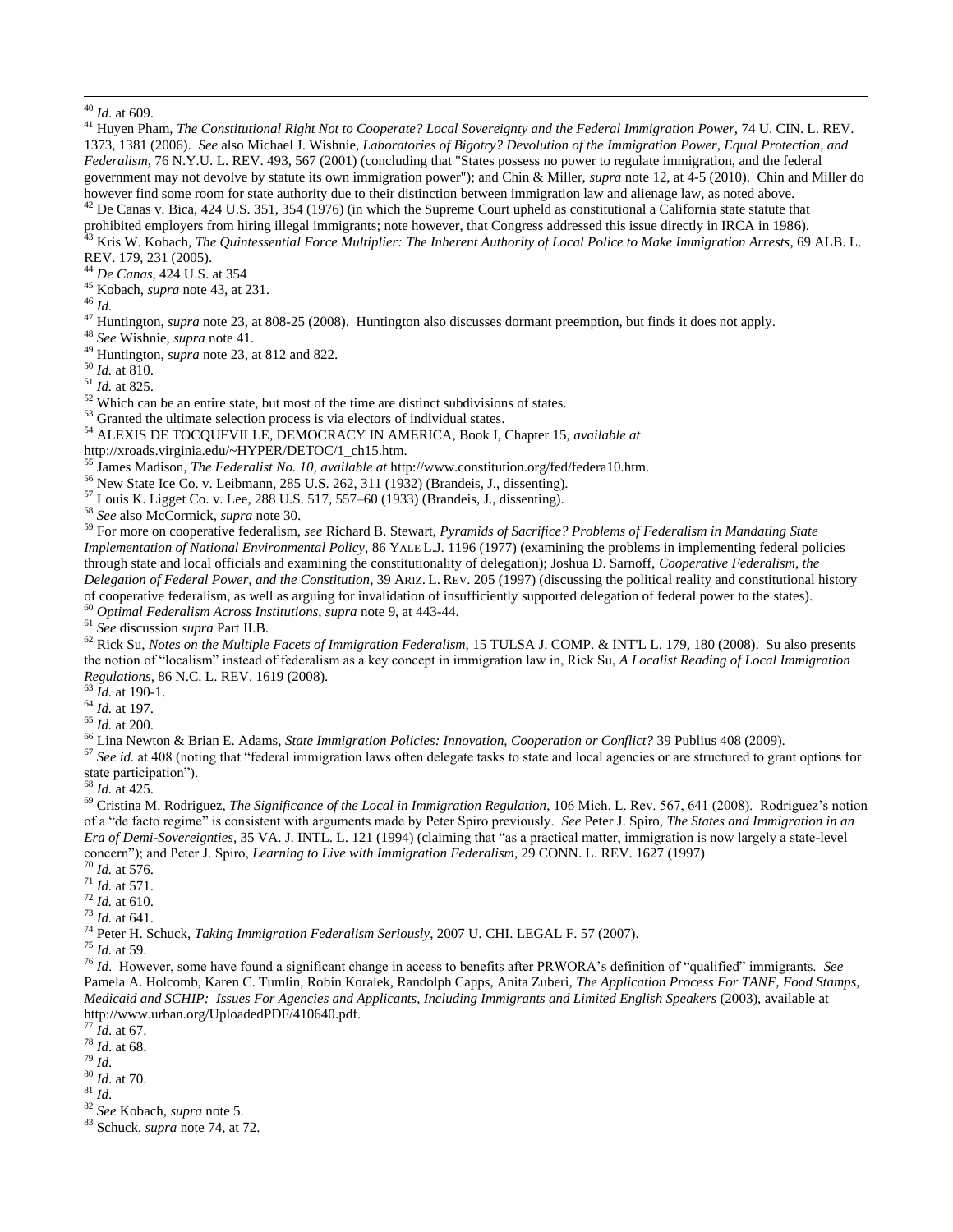<sup>85</sup> *Id*. at 78.

<sup>86</sup> *Id*. at 80.

<sup>88</sup> *Id*. at 75.

<sup>89</sup> Keith Aoki & John Shuford, *Welcome to Amerizona – Immigrants Out!: Assessing 'Dystopian Dreams' and 'Usable Futures' of Immigration Reform, and Considering Whether 'Immigration Regionalism' is an Idea Whose Time Has Come*, forthcoming FORDHAM URB. L. J. (2011); also *available at* http://ssrn.com/abstract=1695228.

<sup>90</sup> *Id.*

<sup>91</sup> *See Optimal Federalism Across Institutions, supra* note [9.](#page-1-5)

 $92$  Karla McKanders uses some of these institutional concepts in a descriptive manner (enactment and enforcement), while also splitting enforcement into interior and exterior enforcement. *See* McKanders, *supra* note [13,](#page-1-1) at 581. Also, as noted above, Kris Kobach uses these same terms (enactment and enforcement) in a critical manner, distinguishing between impermissible enactment by states versus permissible enforcement by states. *See* Kobach, *supra* note [5,](#page-0-2) at 231. While these terms are used, neither author uses them as an analytical framework to completely analyze federalism implications for immigration across all institutions.

<sup>93</sup> *Optimal Federalism Across Institutions, supra* not[e 9,](#page-1-5) at 450.

<sup>94</sup> *Id.*

<sup>95</sup> *Id.*

<sup>96</sup> *See id.* at 451-5.

 $97$  This analysis does assume the pre-existence of institutional structures at the different levels of scale. Consequently, Aoki and Shuford's recommendation of the use of regional institutions (s*ee* text at footnote [90\)](#page-3-2), which would require the expenditure of substantial transaction costs to create them, is beyond scope of this article.

<sup>98</sup> *Optimal Federalism Across Institutions, supra* not[e 9,](#page-1-5) at 480.

 $^{99}$  Id.  $\,$ 

 $\,$   $^{100}$  Id. at 481.

<sup>101</sup> See Griswold v. Connecticut, 381 U.S. 479,483 (1965) (in which the Court held that there was a "right to privacy" in the "penumbra" of the Constitution).

<sup>102</sup> J. Harvie Wilkinson III, *Of Guns, Abortions, and the Unraveling Rule of Law*, 95 VA. L. REV. 253, 257 (2010).

<sup>103</sup> Id. at 254. *See* also id. at 304-22.

<sup>104</sup> *See* Roe v. Wade, 410 U.S. 113 (1973).

<sup>105</sup> Wilkinson, *supra* note [102,](#page-4-2) at 264 (criticizing the Court in District of Columbia v. Heller, 554 U.S. 570 (2008)).

<sup>106</sup> See United States v. Lopez, 514 U.S. 549 (1995) (finding that Congress exceeded its power under the Commerce Clause).

<sup>107</sup> U.S. Const. art. I, § 8, cl. 4.

<sup>108</sup> *See* discussion *supra* Part III, including the argument put forward by Clare Huntington.

<sup>109</sup> Some have recently argued that family reunification should be given a lower priority. For example, *see* THE BROOKINGS-DUKE IMMIGRATION POLICY ROUNDTABLE, BREAKING THE IMMIGRATION STALEMATE: FROM DEEP DISAGREEMENTS TO CONSTRUCTIVE PROPOSALS (2009), *available at*

http://www.duke.edu/web/kenanethics/immigration/BreakingtheImmigrationStalemate.pdf (recommending that Congress should "Restrict Eligibility for Family-Sponsored Visas," 4).

<sup>110</sup> Again, this framework could be extended to include the fulfillment of important cultural benefits from immigration also.

<sup>111</sup> This calculation could include distinguishing between different labor categories of immigrants.

<sup>112</sup> *See* text at note[s 71](#page-3-3) throug[h 73](#page-3-4) *supra.*

<sup>113</sup> Karla Mari McKanders, *Welcome to Hazleton! "Illegal" Immigrants Beware: Local Immigration Ordinances and what the Federal Government must do about it*, 39 LOY. U. CHI. L.J. 1, 39 (2007).

<sup>114</sup> Michael A. Olivas, *Immigration Related State Statutes and Local Ordinances: Preemption, Prejudice, and the Proper Role for Enforcement*, 2007 U. CHI. LEGAL F. 27, 35-36 (2007).

<sup>115</sup> *Optimal Federalism Across Institutions, supra* not[e 9,](#page-1-5) at 482.

<sup>116</sup> See discussion *supra* Part II.B on this period of "federal inactivity."

<sup>117</sup> This concern is also related to the literature on rules versus standards. *See*, *e.g.*, Louis Kaplow, *Rules versus Standards: an Economic Analysis*, 42 DUKE L.J. 557 (1992).

 $118$  Congress has included quotas or revisions of quotas in immigration acts since 1921. The 1921 Emergency Quota Law set a nationalorigin based ceiling of three percent of the "number of foreign-born persons of such nationality resident" under the 1910 Census. An Act to Limit the Immigration of Aliens into the United States, Pub. L. 67-5, ch. 8, § 2(a), 42 Stat. 5 (1921). The national-origins formula was eliminated in the Immigration and Nationality Act of 1965, but quotas remained. *See* An Act to Amend the Immigration and Nationality Act, and for Other Purposes, 89 Pub. L. 236, 79 Stat. 911 (1965).

<sup>119</sup> *See* Clean Water Act Amendments of 1995, H.R. 961, 104th Cong., 1st Sess. (Feb 15, 1995), in 141 Cong. Rec. D 612 (May 16, 1995). For more on the institutional structure of water quality regulation, s*ee* The Author, *Beyond Benefit-Cost Analysis: Institutional Transaction Costs and the Regulation of Water Quality*, 39 NAT. RESOURCES J. 517 (1999) [hereinafter *Beyond Benefit-Cost Analysis*]. <sup>120</sup> *Beyond Benefit-Cost Analysis, supra* note [119,](#page-5-1) at 536, *citing* 33 U.S.C.A. §1251 (a) (2).

<sup>121</sup> MIGRATION POLICY INSTITUTE, *supra* not[e 20,](#page-1-6) at 29.

<sup>122</sup> *Id.* at 31.

<sup>123</sup> Some recommend restricting the classification of "aggravated felonies" to only "Level 1" offenses. *See* Michele Waslin, *ICE'S Enforcement Priorities and the Factors that Undermine Them* ( 2010), *available at* 

http://immigrationpolicy.org/sites/default/files/docs/ICE\_Enforcement\_Priorities\_110910.pdf

 $\overline{a}$ <sup>84</sup> *Id*.

<sup>87</sup> *Id*. at 74-5.